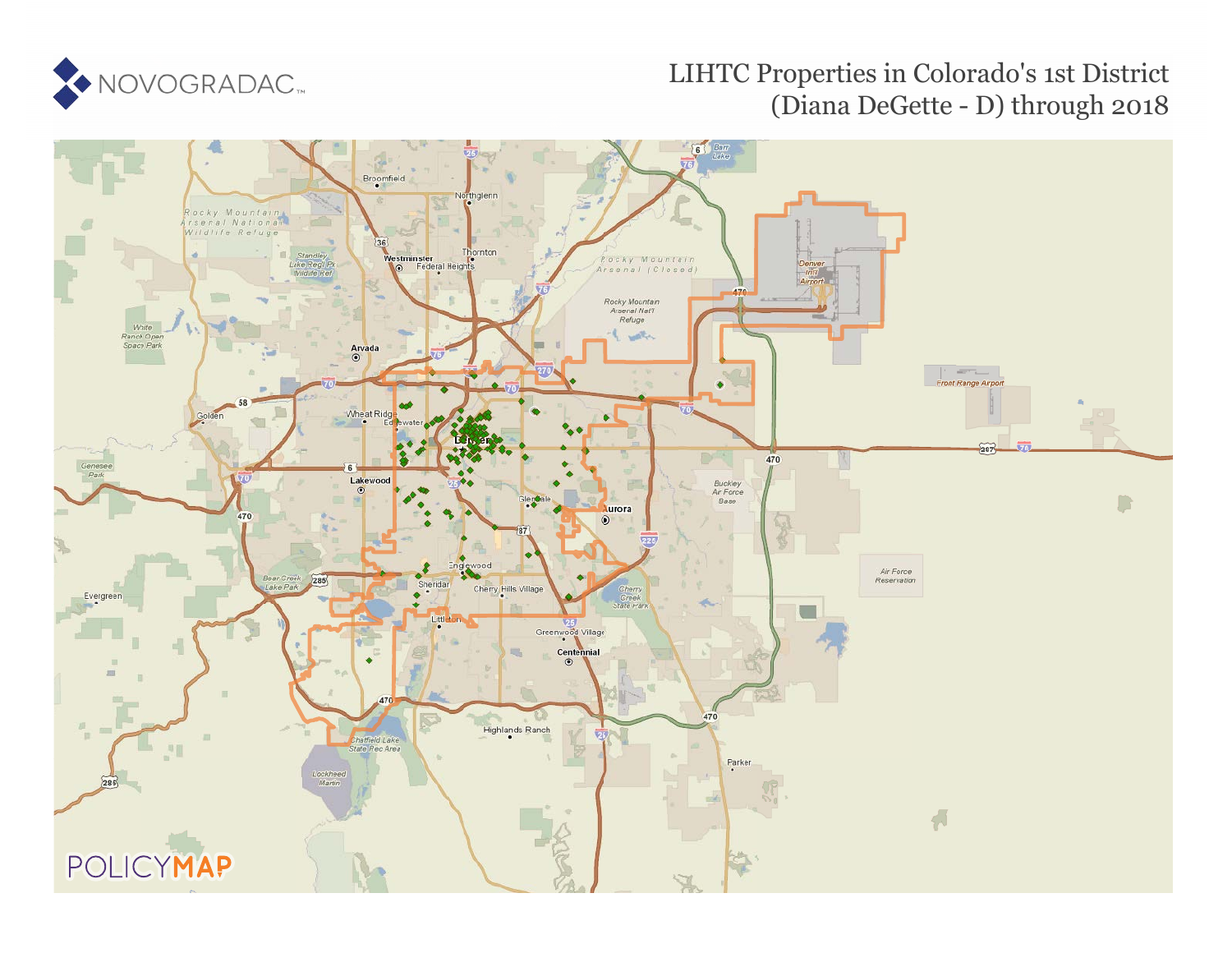| <b>Project Name</b>                                       | <b>Address</b>                                         | <b>City</b>       | <b>State</b> | <b>Zip Code</b> | Nonprofit<br><b>Sponsor</b> | <b>Allocation</b><br>Year          | Annual<br><b>Allocated</b><br><b>Amount</b>      | in Service           | <b>Year Placed Construction</b><br><b>Type</b> | <b>Total</b><br><b>Units</b> | Low<br>Income<br><b>Units</b> | <b>Rent or</b><br><b>Income</b><br><b>Ceiling</b> | <b>Credit</b><br><b>Percentag Exempt</b><br>$\bullet$ | Tax-<br><b>Bond</b>    | <b>HUD Multi-</b><br>Family<br>Financing/Rent<br>al Assistance |
|-----------------------------------------------------------|--------------------------------------------------------|-------------------|--------------|-----------------|-----------------------------|------------------------------------|--------------------------------------------------|----------------------|------------------------------------------------|------------------------------|-------------------------------|---------------------------------------------------|-------------------------------------------------------|------------------------|----------------------------------------------------------------|
| A T LEWIS BUILDING 1543 STOUT ST DENVER                   |                                                        |                   | $\rm{CO}$    | 80202           |                             | Insufficient<br>Data               | $\boldsymbol{\mathsf{S}}\boldsymbol{\mathsf{O}}$ | Insufficient<br>Data | Not Indicated                                  | 24                           | $\bf{0}$                      |                                                   | <b>Not</b><br>Indicated                               |                        |                                                                |
| <b>AVONDALE APTS</b>                                      | 3275 W 14TH<br>AVE                                     | <b>DENVER</b>     | $_{\rm CO}$  | 80204           |                             | Insufficient<br>Data               | $\boldsymbol{\mathsf{S}}\boldsymbol{\mathsf{O}}$ | Insufficient<br>Data | Not Indicated                                  | 78                           | $\mathbf 0$                   |                                                   | Not<br>Indicated                                      |                        |                                                                |
| <b>CHESTNUT</b>                                           | 1975 18TH ST DENVER                                    |                   | $_{\rm CO}$  |                 |                             | 2013                               | $\$0$                                            | Insufficient<br>Data | Not Indicated                                  | 108                          | $\bf{0}$                      |                                                   | Not<br>Indicated                                      |                        |                                                                |
| MARIPOSA<br><b>REDEVELOPMENT</b><br>PHASE III             | 1031<br>MARIPOSA ST DENVER                             |                   | $_{\rm CO}$  | 80204           |                             | Insufficient<br>Data               | $\boldsymbol{\mathsf{S}}\boldsymbol{\mathsf{O}}$ | Insufficient<br>Data | Not Indicated                                  | 58                           | $\mathbf 0$                   |                                                   | Not<br>Indicated                                      |                        |                                                                |
| REDSTONE RANCH I                                          | $4775\,\mathrm{ARGONNE}$ DENVER ST                     |                   | $_{\rm CO}$  | 80249           |                             | Insufficient <sub>80</sub><br>Data |                                                  | Insufficient<br>Data | Not Indicated                                  | 59                           | $\boldsymbol{0}$              |                                                   | Not<br>Indicated                                      |                        |                                                                |
| <b>RENAISSANCE AT</b><br>NORTH COLORADO<br><b>STATION</b> | 3975N<br>COLORADO<br><b>BLVD</b>                       | <b>DENVER</b>     | $_{\rm CO}$  | 80205           |                             | 2013                               | $\$0$                                            | Insufficient<br>Data | Not Indicated                                  | 103                          | $\bf{0}$                      |                                                   | Not<br>Indicated                                      |                        |                                                                |
| <b>SUNSET PARK APTS</b>                                   | $1865$ LARIMER $\,$ DENVER ST                          |                   | $\rm{CO}$    | 80202           |                             | Insufficient<br>Data               | $\boldsymbol{\mathsf{S}}$                        | 1987                 | Not Indicated                                  | 242                          | $\bf{0}$                      |                                                   | Not<br>Indicated                                      |                        |                                                                |
| <b>4TH &amp; FOX APTS</b>                                 | 600 W<br>FOURTH AVE                                    | <b>DENVER</b>     | $_{\rm CO}$  | 80223           | Yes                         | 1989                               | \$0                                              | 1990                 | Acquisition and<br>Rehab                       | 13                           | 13                            |                                                   | 30 %<br>present<br>value                              | No                     |                                                                |
| <b>ARGYLE PARK</b><br><b>SQUARE</b>                       | 4115 W 38TH<br><b>AVE</b>                              | <b>DENVER</b>     | $\rm{CO}$    | 80212           | No                          | 1990                               | $\$0$                                            | 1990                 | <b>New Construction</b>                        | 62                           | 62                            |                                                   | 70%<br>present<br>value                               | $\mathbf{N}\mathbf{o}$ |                                                                |
| <b>CECIL APTS</b>                                         | 1440 N<br><b>MARION ST</b>                             | <b>DENVER</b>     | $_{\rm CO}$  | 80218           | No                          | 1990                               | \$0                                              | 1990                 | Acquisition and<br>Rehab                       | ${\bf 16}$                   | 16                            |                                                   | 70%<br>present<br>value                               | No                     |                                                                |
| <b>SAN RAPHAEL</b>                                        | $2081\,\mathrm{N}\,\mathrm{OGDEN}$ DENVER<br><b>ST</b> |                   | $_{\rm CO}$  | 80205           | Yes                         | 1990                               | $\$0$                                            | 1990                 | Acquisition and<br>Rehab                       | 9                            | 9                             |                                                   | 30%<br>present<br>value                               | $\mathbf{N}\mathbf{o}$ |                                                                |
| <b>DHA SCATTERED</b><br><b>SITES</b>                      | 1300<br>FILLMORE ST                                    | $\textsc{DENVER}$ | $_{\rm CO}$  | 80206           | Yes                         | 1989                               | $\$0$                                            | 1990                 | Acquisition and<br>Rehab                       | 418                          | 418                           |                                                   | <b>Both 30%</b><br>and 70%<br>present<br>value        | No                     |                                                                |
| <b>UPTOWN GARDENS</b>                                     | 2100 N<br>WILLIAMS ST                                  | <b>DENVER</b>     | $_{\rm CO}$  | 80205           | Yes                         | 1990                               | \$0                                              | 1990                 | Acquisition and<br>Rehab                       | 9                            | 9                             |                                                   | $30\,\%$<br>present<br>value                          | No                     |                                                                |

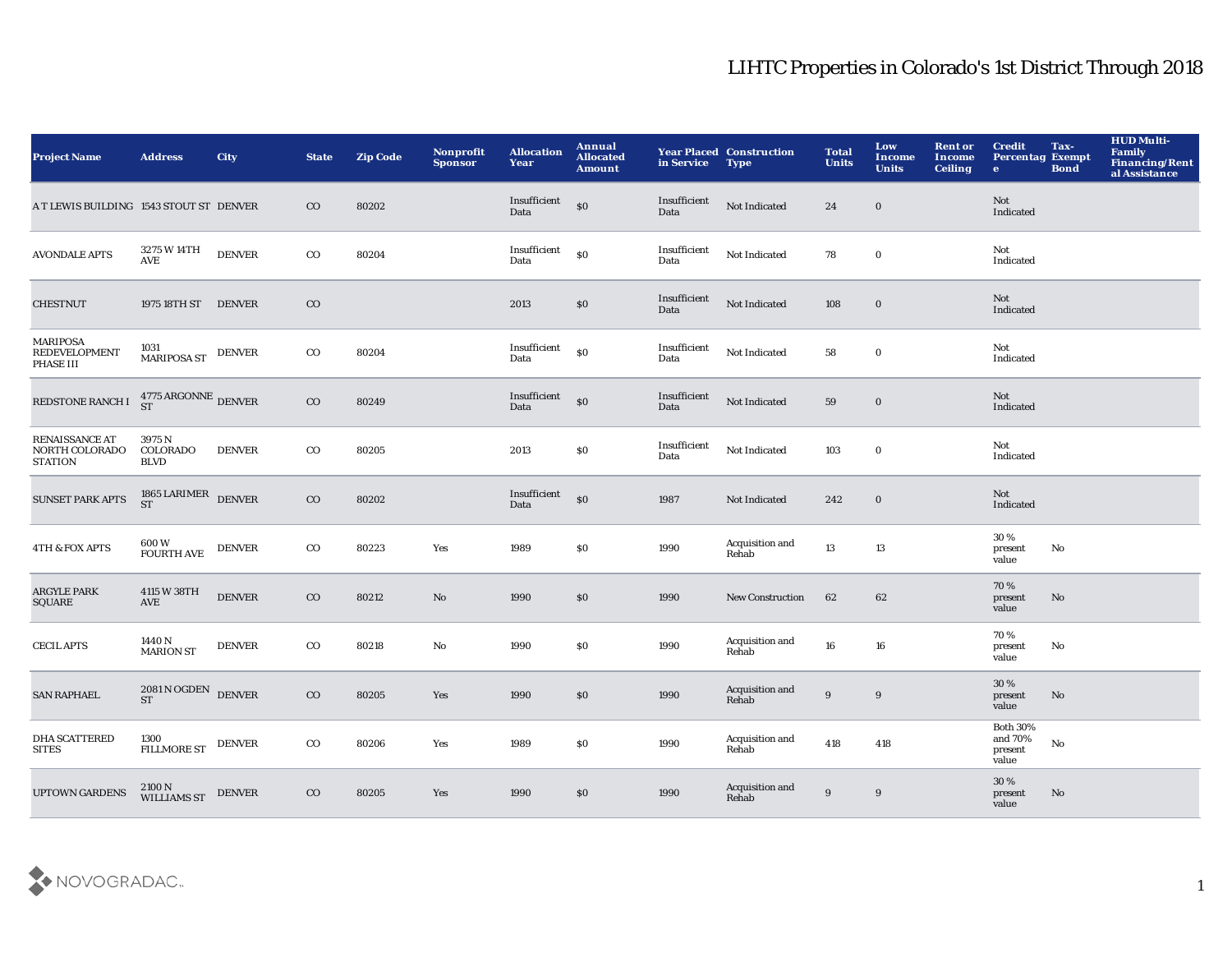| <b>Project Name</b>                                                                  | <b>Address</b>                                        | <b>City</b>   | <b>State</b> | <b>Zip Code</b> | Nonprofit<br><b>Sponsor</b> | <b>Allocation</b><br>Year | Annual<br><b>Allocated</b><br><b>Amount</b> | in Service | <b>Year Placed Construction</b><br><b>Type</b> | <b>Total</b><br><b>Units</b> | Low<br>Income<br><b>Units</b> | <b>Rent or</b><br>Income<br><b>Ceiling</b> | <b>Credit</b><br><b>Percentag Exempt</b><br>$\bullet$ | Tax-<br><b>Bond</b>    | <b>HUD Multi-</b><br><b>Family<br/>Financing/Rent</b><br>al Assistance |
|--------------------------------------------------------------------------------------|-------------------------------------------------------|---------------|--------------|-----------------|-----------------------------|---------------------------|---------------------------------------------|------------|------------------------------------------------|------------------------------|-------------------------------|--------------------------------------------|-------------------------------------------------------|------------------------|------------------------------------------------------------------------|
| <b>CAROLTON ARMS</b>                                                                 | $2306$ N $_{\rm CLARKSON\,ST}$ DENVER                 |               | $_{\rm CO}$  | 80205           | Yes                         | 1989                      | \$0                                         | 1991       | Acquisition and<br>Rehab                       | 21                           | 21                            |                                            | 70%<br>present<br>value                               | No                     |                                                                        |
| DHC<br><b>REDEVELOPMENT</b><br>1990                                                  | 4333 S<br>SYRACUSE ST                                 | <b>DENVER</b> | $_{\rm CO}$  | 80237           | Yes                         | 1990                      | $\$0$                                       | 1991       | Acquisition and<br>Rehab                       | 184                          | 84                            |                                            | <b>Both 30%</b><br>and 70%<br>present<br>value        | ${\bf No}$             |                                                                        |
| <b>TWIN GABLES</b>                                                                   | 1761 N<br><b>WASHINGTON DENVER</b><br>ST              |               | $_{\rm CO}$  | 80203           | Yes                         | 1991                      | $\$0$                                       | 1991       | Acquisition and<br>Rehab                       | $\bf 6$                      | $\bf 6$                       |                                            | 70%<br>present<br>value                               | No                     |                                                                        |
| <b>COLBURN HOTEL</b>                                                                 | $980\,\mathrm{N}\,\mathrm{GRANT}$ DENVER<br><b>ST</b> |               | $_{\rm CO}$  | 80203           | $\mathbf{N}\mathbf{o}$      | 1992                      | $\$0$                                       | 1992       | Acquisition and<br>Rehab                       | 88                           | 88                            |                                            | 70%<br>present<br>value                               | No                     |                                                                        |
| 2033 CURTIS STREET $\begin{array}{c} 2033 \, \text{CURTIS} \\ \text{ST} \end{array}$ |                                                       | <b>DENVER</b> | $_{\rm CO}$  | 80205           |                             | Insufficient<br>Data      | \$0                                         | 1992       | Not Indicated                                  | 15                           | $\mathbf 0$                   |                                            | Not<br>Indicated                                      |                        |                                                                        |
| <b>CURTIS PARK FLATS</b>                                                             | 3047 CURTIS<br>ST                                     | <b>DENVER</b> | $_{\rm CO}$  | 80205           | $\rm No$                    | 1992                      | $\$0$                                       | 1992       | Acquisition and<br>Rehab                       | $\sqrt{5}$                   | $5\phantom{.0}$               |                                            | 30%<br>present<br>value                               | No                     |                                                                        |
| <b>GRACE APTS</b>                                                                    | 8888 E 13TH<br>AVE                                    | <b>DENVER</b> | $_{\rm CO}$  | 80220           |                             | Insufficient<br>Data      | $\$0$                                       | 1992       | Not Indicated                                  | 53                           | $\mathbf 0$                   |                                            | Not<br>Indicated                                      |                        |                                                                        |
| <b>LAFAYETTE STREET</b><br><b>APTS</b>                                               | $3145$ N $$\tt LAFAYETTE$ ST $$\tt DENVER$$           |               | $_{\rm CO}$  | 80205           | $\mathbf{N}\mathbf{o}$      | 1992                      | $\$0$                                       | 1992       | Acquisition and<br>Rehab                       | $12\,$                       | 12                            |                                            | 30%<br>present<br>value                               | No                     |                                                                        |
| TALLMADGE &<br><b>BOYER BLOCK</b>                                                    | 2926 ZUNI ST DENVER                                   |               | $_{\rm CO}$  | 80211           | Yes                         | 1991                      | \$0                                         | 1992       | Acquisition and<br>Rehab                       | 28                           | 28                            |                                            | 30 %<br>present<br>value                              | No                     |                                                                        |
| <b>DEVILLE APTS</b>                                                                  | 3351 N<br>LAFAYETTE ST                                | <b>DENVER</b> | $_{\rm CO}$  | 80205           | $\rm No$                    | 1992                      | $\$0$                                       | 1993       | Acquisition and<br>Rehab                       | $11\,$                       | $11\,$                        |                                            | 70%<br>present<br>value                               | No                     |                                                                        |
| DENVER DRY GOODS CALIFORNIA DENVER                                                   | 1565<br><b>ST</b>                                     |               | $_{\rm CO}$  | 80202           |                             | Insufficient<br>Data      | $\$0$                                       | 1993       | Not Indicated                                  | 51                           | $\mathbf 0$                   |                                            | Not<br>Indicated                                      |                        |                                                                        |
| <b>NEW POINTS APTS</b>                                                               | $2550\,\mathrm{N}\,\mathrm{OGDEN}$ DENVER ST          |               | $_{\rm CO}$  | 80205           | $\mathbf{N}\mathbf{o}$      | 1992                      | $\$0$                                       | 1993       | Acquisition and<br>Rehab                       | 22                           | 22                            |                                            | 70%<br>present<br>value                               | $\mathbf{N}\mathbf{o}$ |                                                                        |
| <b>STUDEBAKER</b><br><b>BUILDING</b>                                                 | 1507 BLAKE ST DENVER                                  |               | $_{\rm CO}$  | 80202           | Yes                         | 1991                      | \$0                                         | 1993       | Acquisition and<br>Rehab                       | 33                           | 25                            |                                            | <b>Both 30%</b><br>and 70%<br>present<br>value        | No                     |                                                                        |

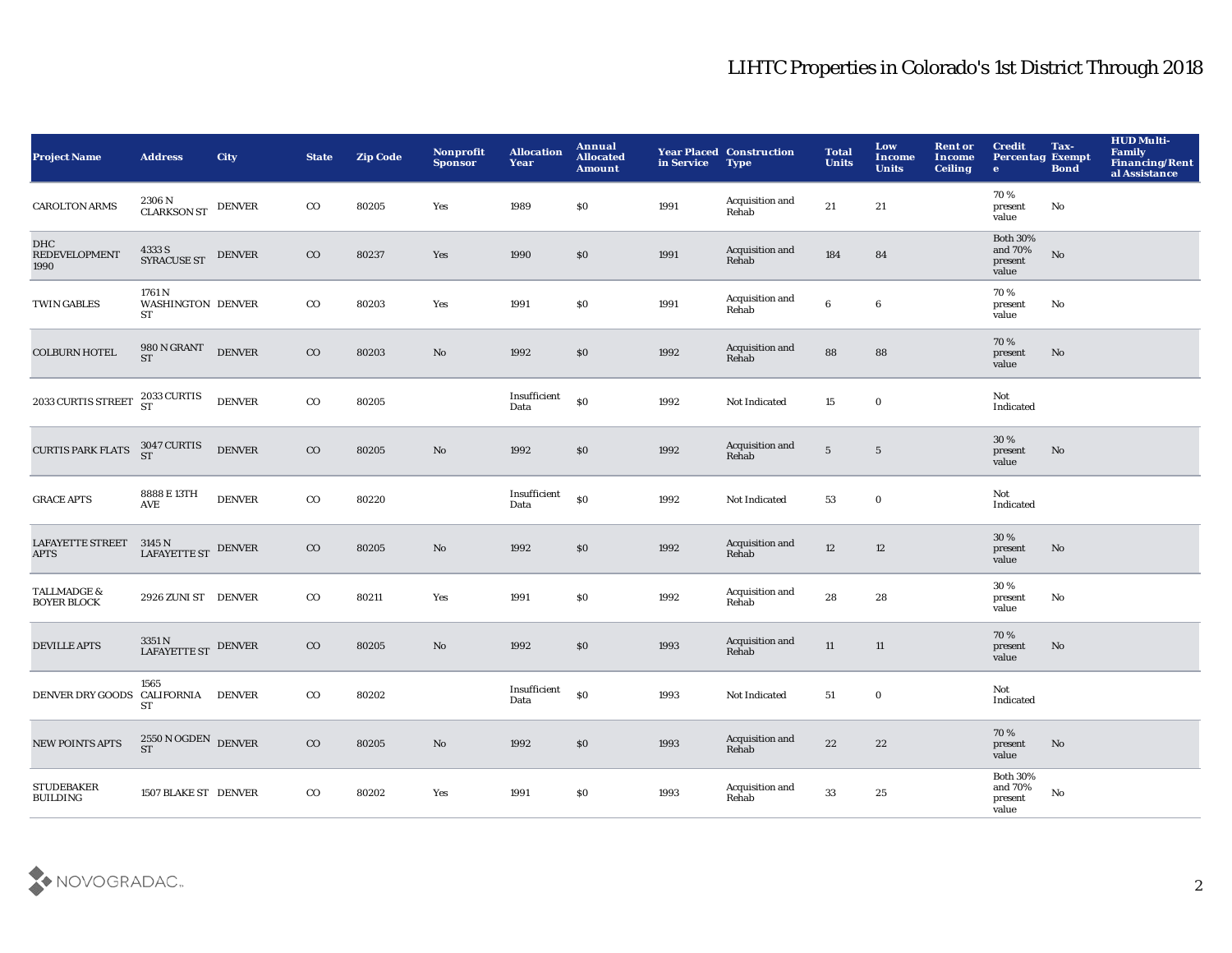| <b>Project Name</b>                     | <b>Address</b>                                           | <b>City</b>      | <b>State</b> | <b>Zip Code</b> | Nonprofit<br><b>Sponsor</b> | <b>Allocation</b><br>Year | Annual<br><b>Allocated</b><br>Amount | in Service | <b>Year Placed Construction</b><br><b>Type</b> | <b>Total</b><br><b>Units</b> | Low<br>Income<br><b>Units</b> | <b>Rent or</b><br><b>Income</b><br><b>Ceiling</b> | <b>Credit</b><br><b>Percentag Exempt</b><br>$\mathbf{e}$ | Tax-<br><b>Bond</b> | <b>HUD Multi-</b><br>Family<br>Financing/Rent<br>al Assistance |
|-----------------------------------------|----------------------------------------------------------|------------------|--------------|-----------------|-----------------------------|---------------------------|--------------------------------------|------------|------------------------------------------------|------------------------------|-------------------------------|---------------------------------------------------|----------------------------------------------------------|---------------------|----------------------------------------------------------------|
| <b>CCH LINCOLN</b>                      | $2054$ GLENARM PL                                        | <b>DENVER</b>    | $_{\rm CO}$  | 80205           |                             | Insufficient<br>Data      | \$0                                  | 1994       | Not Indicated                                  | $7\phantom{.0}$              | $\bf{0}$                      |                                                   | Not<br>Indicated                                         |                     |                                                                |
| <b>BAINBRIDGE APTS</b>                  | 1765 N<br>FRANKLIN ST                                    | <b>DENVER</b>    | $_{\rm CO}$  | 80218           | Yes                         | 1994                      | \$0                                  | 1995       | Acquisition and<br>Rehab                       | 16                           | 15                            |                                                   | 70%<br>present<br>value                                  | No                  |                                                                |
| JEFFERSON SQUARE<br><b>APTS</b>         | 8600 E<br><b>JEFFERSON</b><br>AVE                        | <b>DENVER</b>    | $_{\rm CO}$  | 80237           | No                          | 1993                      | $\$0$                                | 1995       | <b>New Construction</b>                        | 64                           | 64                            |                                                   | 70%<br>present<br>value                                  | No                  |                                                                |
| <b>AUSTIN BUILDING</b>                  | $2400\,\mathrm{E}\,\mathrm{COLFAX}$ DENVER<br><b>AVE</b> |                  | $_{\rm CO}$  | 80206           | Yes                         | 1996                      | $\$0$                                | 1996       | Acquisition and<br>Rehab                       | 18                           | 17                            |                                                   | 70%<br>present<br>value                                  | No                  |                                                                |
| <b>AVERY APTS</b>                       | 2514 CHAMPA DENVER<br><b>ST</b>                          |                  | $_{\rm CO}$  | 80205           | No                          | 1995                      | \$0                                  | 1996       | Acquisition and<br>Rehab                       | 23                           | 23                            |                                                   | 30 %<br>present<br>value                                 | Yes                 |                                                                |
| <b>BELDAME APTS</b>                     | 1904 N LOGAN DENVER<br><b>ST</b>                         |                  | $_{\rm CO}$  | 80203           | Yes                         | 1995                      | \$0                                  | 1996       | Acquisition and<br>Rehab                       | 28                           | 20                            |                                                   | 70%<br>present<br>value                                  | No                  |                                                                |
| CHESNEY-<br><b>KLEINJOHN</b>            | 1005N<br><b>WASHINGTON DENVER</b><br><b>ST</b>           |                  | $_{\rm CO}$  | 80203           | No                          | 1996                      | \$0                                  | 1996       | <b>New Construction</b>                        | 17                           | 17                            |                                                   | 70%<br>present<br>value                                  | No                  |                                                                |
| <b>COLUMBINE WEST</b><br><b>APTS</b>    | 6748 S<br><b>WEBSTER ST</b>                              | <b>LITTLETON</b> | $_{\rm CO}$  | 80128           | No                          | 1994                      | \$0                                  | 1996       | <b>New Construction</b>                        | 48                           | 48                            |                                                   | 70%<br>present<br>value                                  | No                  |                                                                |
| <b>FORUM APTS</b>                       | 250 W 14TH<br><b>AVE</b>                                 | <b>DENVER</b>    | $_{\rm CO}$  | 80204           | Yes                         | 1995                      | \$0                                  | 1996       | Acquisition and<br>Rehab                       | 100                          | 100                           |                                                   | <b>Both 30%</b><br>and $70\%$<br>present<br>value        | $\mathbf{No}$       |                                                                |
| <b>MERCANTILE</b><br>SQUARE             | 1545 WAZEE ST DENVER                                     |                  | $_{\rm CO}$  | 80202           | No                          | 1994                      | \$0                                  | 1996       | Acquisition and<br>Rehab                       | 94                           | 76                            |                                                   | 70%<br>present<br>value                                  | No                  |                                                                |
| RIO GRANDE<br><b>BUILDING</b>           | 1531 STOUT ST DENVER                                     |                  | $_{\rm CO}$  | 80202           | No                          | 1995                      | \$0                                  | 1996       | Acquisition and<br>Rehab                       | 69                           | 33                            |                                                   | 30 %<br>present<br>value                                 | Yes                 |                                                                |
| <b>SOUTH ONEIDA</b><br><b>CLUB APTS</b> | $1010$ S ONEIDA $\,$ DENVER<br><b>ST</b>                 |                  | $_{\rm CO}$  | 80224           | No                          | 1996                      | \$0                                  | 1996       | <b>New Construction</b>                        | 112                          | 47                            |                                                   | 30%<br>present<br>value                                  | Yes                 |                                                                |
| <b>BANK LOFTS</b>                       | 817 17TH ST                                              | <b>DENVER</b>    | $_{\rm CO}$  | 80202           | No                          | 1996                      | \$0                                  | 1996       | Acquisition and<br>Rehab                       | 117                          | 49                            |                                                   | 30 %<br>present<br>value                                 | Yes                 |                                                                |

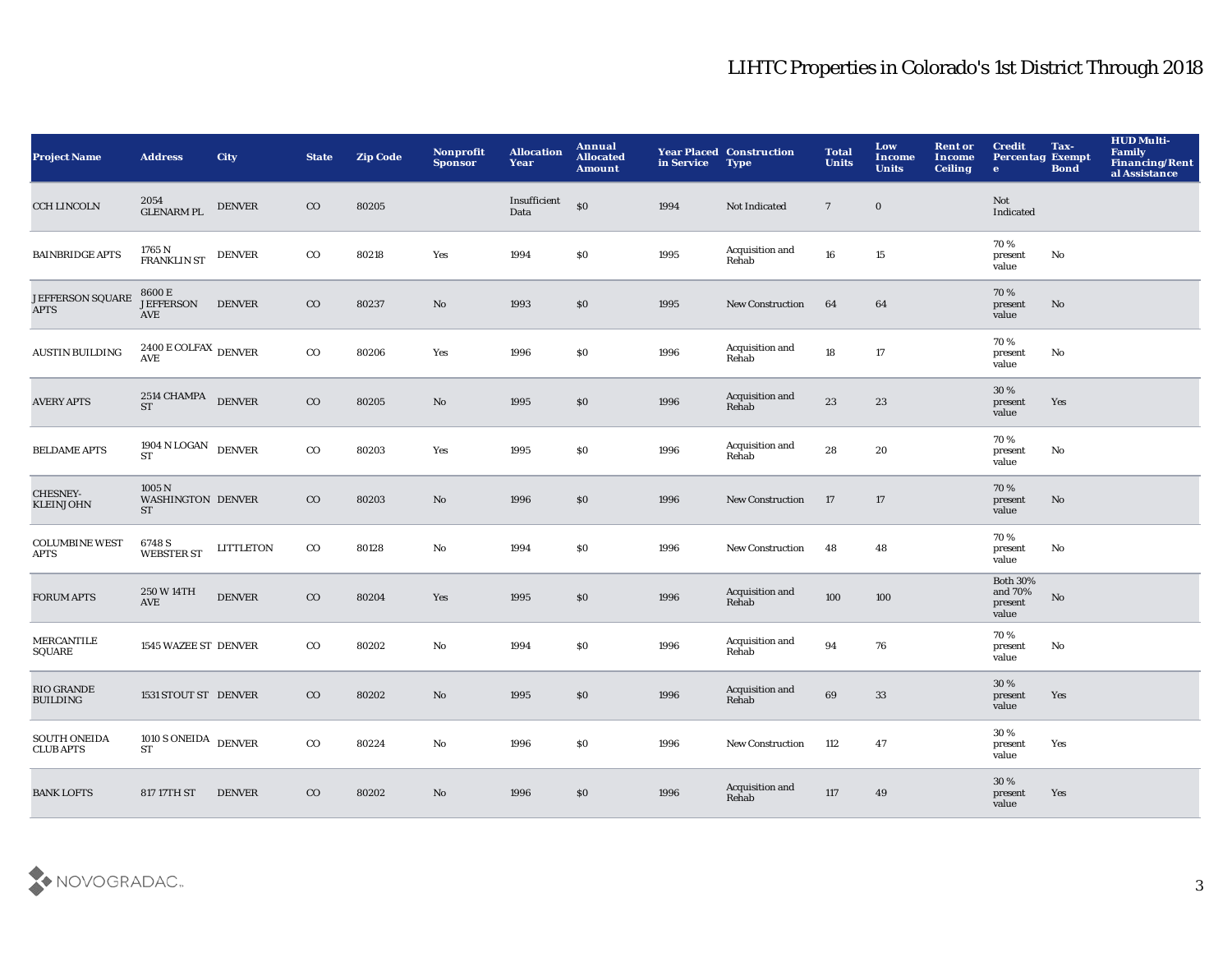| <b>Project Name</b>                                                                                                              | <b>Address</b>                   | <b>City</b>   | <b>State</b> | <b>Zip Code</b> | <b>Nonprofit</b><br><b>Sponsor</b> | <b>Allocation</b><br>Year | Annual<br><b>Allocated</b><br><b>Amount</b> | in Service | <b>Year Placed Construction</b><br><b>Type</b> | <b>Total</b><br><b>Units</b> | Low<br>Income<br><b>Units</b> | <b>Rent or</b><br><b>Income</b><br><b>Ceiling</b> | <b>Credit</b><br><b>Percentag Exempt</b><br>$\bullet$ | Tax-<br><b>Bond</b>    | <b>HUD Multi-</b><br><b>Family</b><br>Financing/Rent<br>al Assistance |
|----------------------------------------------------------------------------------------------------------------------------------|----------------------------------|---------------|--------------|-----------------|------------------------------------|---------------------------|---------------------------------------------|------------|------------------------------------------------|------------------------------|-------------------------------|---------------------------------------------------|-------------------------------------------------------|------------------------|-----------------------------------------------------------------------|
| RENAISSANCE AT<br>LORETTO HEIGHTS                                                                                                | 3131 W GIRARD SHERIDAN<br>AVE    |               | $_{\rm CO}$  | 80110           | Yes                                | 1995                      | <b>SO</b>                                   | 1997       | <b>New Construction</b>                        | 76                           | 76                            |                                                   | 70%<br>present<br>value                               | No                     |                                                                       |
| <b>VALLEJO TERRACE</b><br><b>APTS</b>                                                                                            | $3054$ VALLEJO $\quad$ DENVER ST |               | $\rm{CO}$    | 80211           | No                                 | 1997                      | \$0                                         | 1997       | Acquisition and<br>Rehab                       | 15                           | 15                            |                                                   | <b>Both 30%</b><br>and 70%<br>present<br>value        | $\mathbf{N}\mathbf{o}$ |                                                                       |
| <b>BOSTON LOFTS</b>                                                                                                              | 828 17TH ST                      | <b>DENVER</b> | $_{\rm CO}$  | 80202           | $\mathbf {No}$                     | 1998                      | \$0                                         | 1998       | Acquisition and<br>Rehab                       | 158                          | 33                            |                                                   | 30%<br>present<br>value                               | Yes                    |                                                                       |
| <b>CLYBURN VILLAGE</b>                                                                                                           | 3280 N<br>DOWNING ST             | <b>DENVER</b> | $_{\rm CO}$  | 80205           | Yes                                | 1997                      | \$0                                         | 1998       | New Construction                               | 50                           | 50                            |                                                   | 70%<br>present<br>value                               | No                     |                                                                       |
| $\begin{array}{ll} \texttt{BUCRGER} \texttt{BROTHERS} \texttt{ } 1742 \texttt{CHAMPA} \\ \texttt{LOFTS} \texttt{ST} \end{array}$ |                                  | <b>DENVER</b> | $_{\rm CO}$  | 80202           |                                    | Insufficient<br>Data      | \$0                                         | 1998       | Not Indicated                                  | 31                           | $\bf{0}$                      |                                                   | Not<br>Indicated                                      |                        |                                                                       |
| BURLINGTON HOTEL 2201 LARIMER DENVER<br><b>APTS</b>                                                                              | <b>ST</b>                        |               | $\rm{CO}$    | 80205           |                                    | Insufficient<br>Data      | $\mathbf{S}$                                | 1998       | Not Indicated                                  | 38                           | $\bf{0}$                      |                                                   | Not<br>Indicated                                      |                        |                                                                       |
| TOWNVIEW MUTUAL $^{1699}_{ST}$ HOOKER DENVER                                                                                     |                                  |               | $_{\rm CO}$  | 80204           |                                    | Insufficient<br>Data      | \$0                                         | 1998       | Not Indicated                                  | 147                          | $\mathbf 0$                   |                                                   | Not<br>Indicated                                      |                        |                                                                       |
| <b>DAVE'S PLACE</b>                                                                                                              | $1365$ JOSEPHINE ST $\,$ DENVER  |               | $\rm{CO}$    | 80206           | Yes                                | 1997                      | \$0                                         | 1999       | Acquisition and<br>Rehab                       | 14                           | 14                            |                                                   | 70%<br>present<br>value                               | No                     |                                                                       |
| PALACIO INCA                                                                                                                     | 850 INCA ST                      | <b>DENVER</b> | $_{\rm CO}$  | 80204           | Yes                                | 1997                      | \$0                                         | 1999       | <b>New Construction</b>                        | 12                           | $12\,$                        |                                                   | 70%<br>present<br>value                               | No                     |                                                                       |
| RIO DE ESPERANZA                                                                                                                 | 1400W<br>LOUISIANA<br>AVE        | <b>DENVER</b> | $_{\rm CO}$  | 80223           | Yes                                | 1997                      | \$0                                         | 1999       | <b>New Construction</b>                        | 10                           | 10                            |                                                   | 70%<br>present<br>value                               | No                     |                                                                       |
| <b>COTTAGE HILL</b><br><b>SENIOR APTS</b>                                                                                        | 3755<br>TENNYSON ST DENVER       |               | $_{\rm CO}$  | 80212           | No                                 | 2002                      | \$0                                         | 2000       | New Construction                               | 61                           | 26                            |                                                   | 30%<br>present<br>value                               | Yes                    |                                                                       |
| <b>GRAND LOWRY</b><br><b>LOFTS</b>                                                                                               | $200$ RAMPART DENVER             |               | $_{\rm CO}$  | 80230           | No                                 | 2002                      | \$0                                         | 2000       | Acquisition and<br>Rehab                       | 261                          | 115                           |                                                   | 30 %<br>present<br>value                              | Yes                    |                                                                       |
| <b>CHAMBER BUILDING</b>                                                                                                          | 1726 CHAMPA DENVER               |               | $_{\rm CO}$  | 80202           |                                    | Insufficient<br>Data      | \$0                                         | 2000       | Not Indicated                                  | 39                           | $\bf{0}$                      |                                                   | Not<br>Indicated                                      |                        |                                                                       |

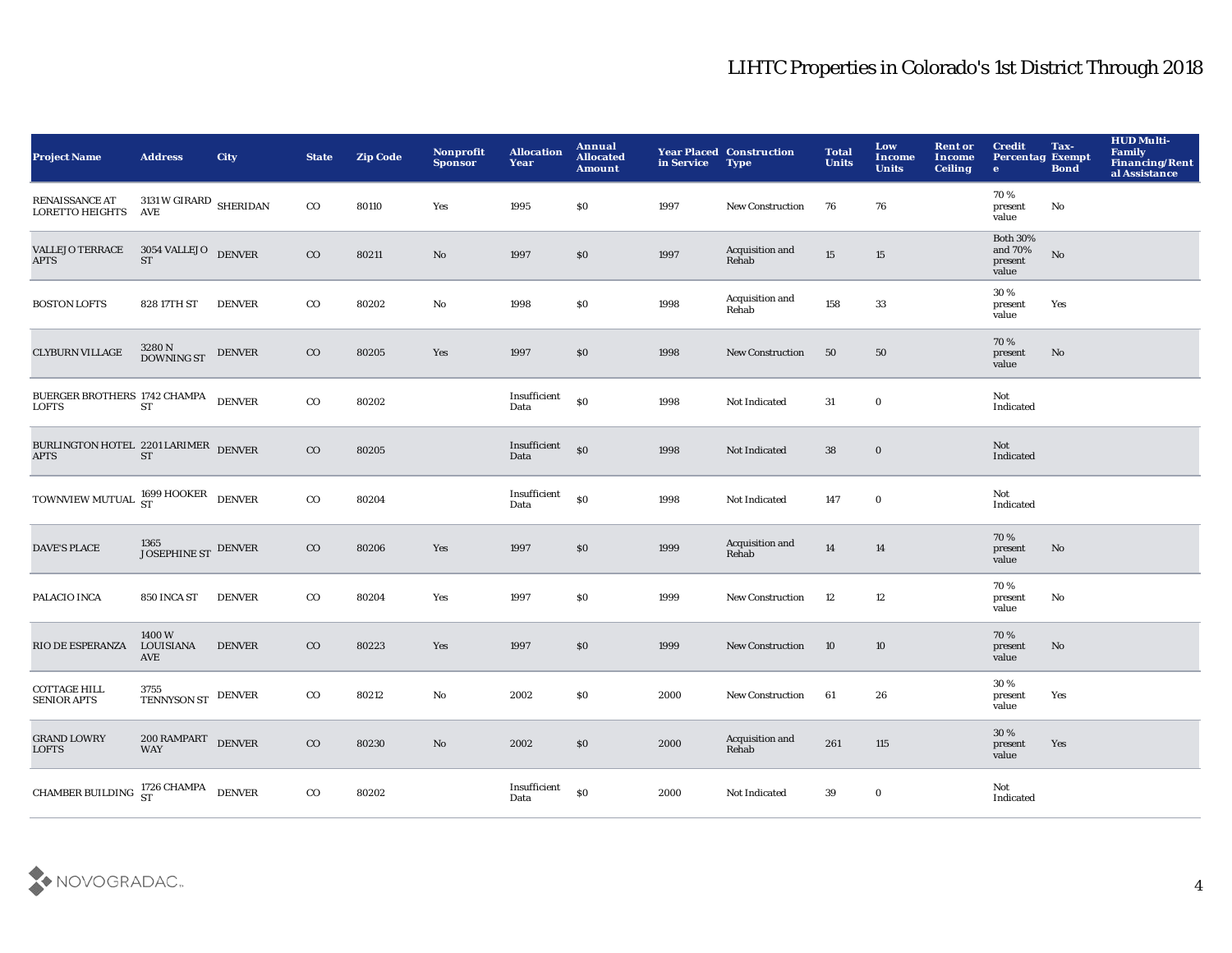| Project Name                                                | <b>Address</b>                                            | <b>City</b>     | <b>State</b> | <b>Zip Code</b> | <b>Nonprofit</b><br><b>Sponsor</b> | <b>Allocation</b><br>Year | Annual<br><b>Allocated</b><br><b>Amount</b> | in Service | <b>Year Placed Construction</b><br><b>Type</b> | <b>Total</b><br><b>Units</b> | Low<br><b>Income</b><br><b>Units</b> | <b>Rent or</b><br>Income<br><b>Ceiling</b> | <b>Credit</b><br><b>Percentag Exempt</b><br>$\mathbf{e}$ | Tax-<br><b>Bond</b> | <b>HUD Multi-</b><br>Family<br><b>Financing/Rent</b><br>al Assistance |
|-------------------------------------------------------------|-----------------------------------------------------------|-----------------|--------------|-----------------|------------------------------------|---------------------------|---------------------------------------------|------------|------------------------------------------------|------------------------------|--------------------------------------|--------------------------------------------|----------------------------------------------------------|---------------------|-----------------------------------------------------------------------|
| <b>MARTINEZ PARK</b><br><b>VILLAS LTD</b>                   | 4555W<br><b>EIGHTH AVE</b>                                | <b>DENVER</b>   | $_{\rm CO}$  | 80204           | No                                 | 1999                      | \$0                                         | 2001       | <b>New Construction</b>                        | 24                           | 23                                   |                                            | 70%<br>present<br>value                                  | No                  |                                                                       |
| PLEASANT HILL<br>VILLAS                                     | 1255 VRAIN ST DENVER                                      |                 | $_{\rm CO}$  | 80204           | $\mathbf{No}$                      | 1999                      | \$0                                         | 2001       | New Construction                               | 21                           | 21                                   |                                            | 70%<br>present<br>value                                  | No                  |                                                                       |
| <b>RESIDENCES AT</b><br><b>CAPITOL HEIGHTS</b>              | $1350$ N GRANT $\quad$ DENVER<br><b>ST</b>                |                 | $_{\rm CO}$  | 80203           | No                                 | 2001                      | \$0                                         | 2001       | <b>New Construction</b>                        | 145                          | 61                                   |                                            | 30 %<br>present<br>value                                 | Yes                 |                                                                       |
| <b>BLUE SPRUCE</b><br><b>TOWNHOMES</b>                      | $7300\,\mathrm{E}\,\mathrm{SE}\mathrm{VERN}$ DENVER<br>PL |                 | $_{\rm CO}$  | 80230           | No                                 | 2000                      | \$0                                         | 2002       | Acquisition and<br>Rehab                       | 92                           | 91                                   |                                            | <b>Both 30%</b><br>and 70%<br>present<br>value           | No                  |                                                                       |
| <b>CLOCKTOWER LOFTS</b>                                     | 2500 N<br>BROADWAY                                        | <b>DENVER</b>   | $_{\rm CO}$  | 80205           | No                                 | 2001                      | \$0                                         | 2002       | Acquisition and<br>Rehab                       | 37                           | 19                                   |                                            | 70%<br>present<br>value                                  | No                  |                                                                       |
| <b>FOREST MANOR</b><br><b>APTS</b>                          | 625 S FOREST<br><b>ST</b>                                 | <b>GLENDALE</b> | $_{\rm CO}$  | 80246           | No                                 | 2002                      | \$0                                         | 2002       | Acquisition and<br>Rehab                       | 103                          | 103                                  |                                            | 30%<br>present<br>value                                  | Yes                 |                                                                       |
| <b>OFF BROADWAY</b><br>LOFTS                                | 2135 STOUT ST DENVER                                      |                 | $_{\rm CO}$  | 80205           | No                                 | 2001                      | \$0                                         | 2002       | <b>New Construction</b>                        | 81                           | 80                                   |                                            | 70%<br>present<br>value                                  | No                  |                                                                       |
| POINT APTS                                                  | 2550N<br><b>WASHINGTON DENVER</b><br>ST                   |                 | $_{\rm CO}$  | 80205           | No                                 | 2000                      | \$0                                         | 2002       | New Construction                               | 35                           | 21                                   |                                            | 70%<br>present<br>value                                  | No                  |                                                                       |
| <b>TROCADERO AT</b><br>HIGHLANDS GARDEN CT                  | 3707 WINONA DENVER                                        |                 | $_{\rm CO}$  | 80212           | No                                 | 2003                      | \$0                                         | 2002       | <b>New Construction</b>                        | 74                           | 20                                   |                                            | 30 %<br>present<br>value                                 | Yes                 |                                                                       |
| VILLAGES AT CURTIS 2855<br>PARK I                           | <b>ARAPAHOE ST</b>                                        | <b>DENVER</b>   | $_{\rm CO}$  | 80205           | No                                 | 2000                      | \$0                                         | 2002       | New Construction                               | 155                          | 93                                   |                                            | 70%<br>present<br>value                                  | No                  |                                                                       |
| REDSTONE RANCH<br><b>III</b>                                | 4775 ARGONNE DENVER<br><b>ST</b>                          |                 | $_{\rm CO}$  | 80249           | No                                 | 2000                      | \$0                                         | 2002       | <b>New Construction</b>                        | 140                          | 65                                   |                                            | 30 %<br>present<br>value                                 | Yes                 |                                                                       |
| <b>CLYBURN VILLAGE</b><br><b>AT STAPLETON</b>               | 7401 E 26TH<br>AVE                                        | <b>DENVER</b>   | $_{\rm CO}$  | 80238           | No                                 | 2004                      | \$0                                         | 2003       | <b>New Construction</b>                        | 100                          | 100                                  |                                            | 30%<br>present<br>value                                  | Yes                 |                                                                       |
| COURTHOUSE SQUAR $_{\text{AVE}}^{901\text{ W }14\text{TH}}$ |                                                           | <b>DENVER</b>   | $_{\rm CO}$  | 80204           | No                                 | 2003                      | \$0                                         | 2003       | Acquisition and<br>Rehab                       | 157                          | 154                                  |                                            | 30%<br>present<br>value                                  | Yes                 |                                                                       |

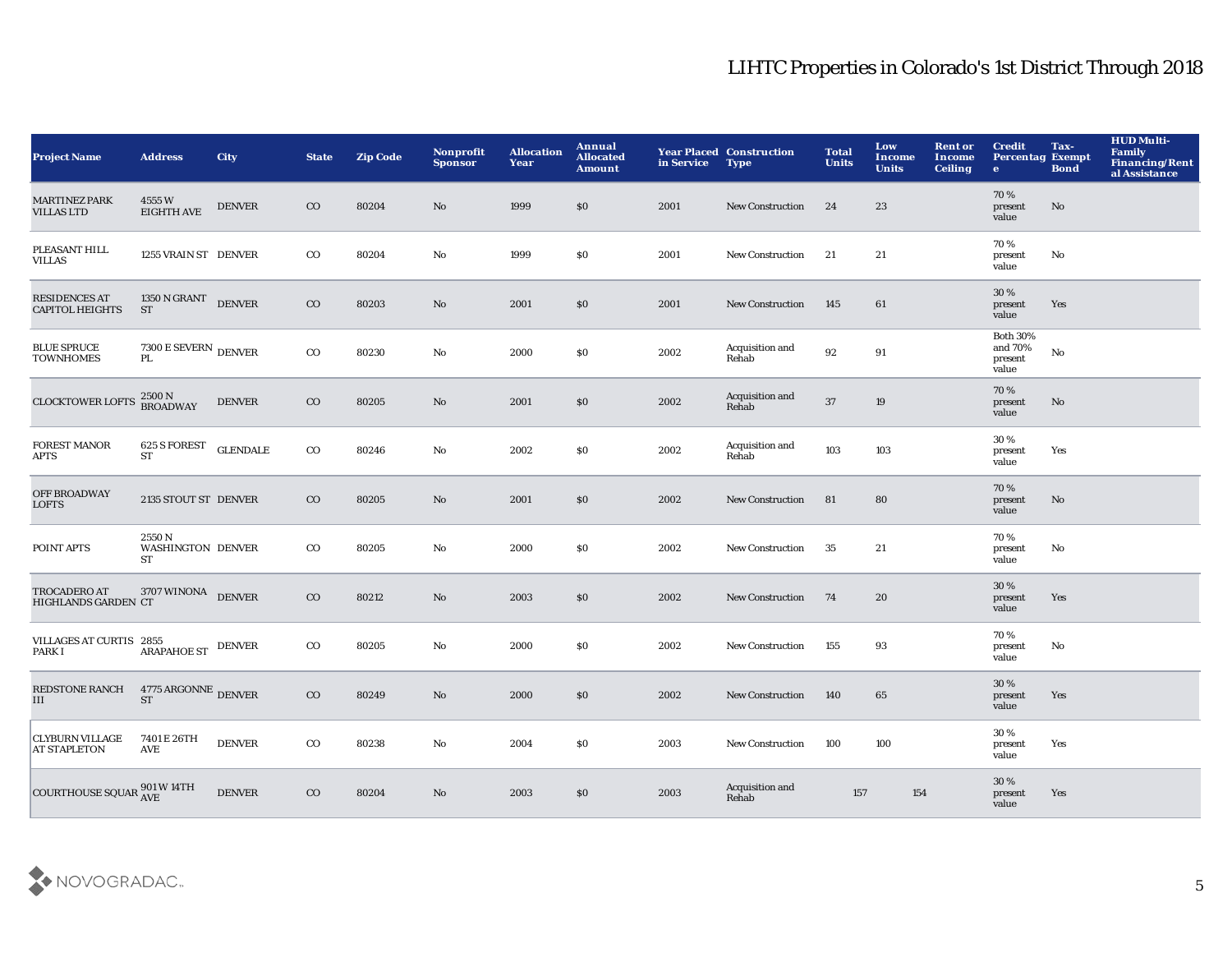| <b>Project Name</b>                                                           | <b>Address</b>             | <b>City</b>   | <b>State</b> | <b>Zip Code</b> | <b>Nonprofit</b><br><b>Sponsor</b> | <b>Allocation</b><br>Year | Annual<br><b>Allocated</b><br><b>Amount</b> | in Service | <b>Year Placed Construction</b><br><b>Type</b> | <b>Total</b><br><b>Units</b> | Low<br><b>Income</b><br><b>Units</b> | <b>Rent or</b><br><b>Income</b><br><b>Ceiling</b> | <b>Credit</b><br><b>Percentag Exempt</b><br>$\bullet$ | Tax-<br><b>Bond</b> | <b>HUD Multi-</b><br><b>Family</b><br><b>Financing/Rent</b><br>al Assistance |
|-------------------------------------------------------------------------------|----------------------------|---------------|--------------|-----------------|------------------------------------|---------------------------|---------------------------------------------|------------|------------------------------------------------|------------------------------|--------------------------------------|---------------------------------------------------|-------------------------------------------------------|---------------------|------------------------------------------------------------------------------|
| HALCYON HOUSE APT: ARAPAHOE ST DENVER                                         |                            |               | $_{\rm CO}$  | 80202           | No                                 | 2004                      | \$0                                         | 2003       | Acquisition and<br>Rehab                       | 197                          | 193                                  |                                                   | 30 %<br>present<br>value                              | Yes                 |                                                                              |
| HILLTOP APTS AHPC $^{1554}_{ST}$ N LOGAN DENVER                               |                            |               | $_{\rm CO}$  | 80203           | No                                 | 2004                      | \$0                                         | 2003       | Acquisition and<br>Rehab                       | 77                           | 75                                   |                                                   | 30%<br>present<br>value                               | Yes                 |                                                                              |
| <b>KINGS POINT</b>                                                            | 3500 S<br>LOWELL BLVD      | <b>DENVER</b> | $_{\rm CO}$  | 80236           | $\mathbf {No}$                     | 2003                      | \$0                                         | 2003       | Acquisition and<br>Rehab                       | 50                           | 50                                   |                                                   | 30 %<br>present<br>value                              | Yes                 |                                                                              |
| PARK AVENUE WEST 833 PARK AVE DENVER<br><b>RESIDENCES</b>                     | W                          |               | $_{\rm CO}$  | 80205           | $\mathbf{N}\mathbf{o}$             | 2001                      | \$0                                         | 2003       | <b>New Construction</b>                        | 122                          | 72                                   |                                                   | 70%<br>present<br>value                               | No                  |                                                                              |
| SHERIDAN GARDENS 4300 S<br><b>APTS AHPC</b>                                   | LOWELL BLVD ENGLEWOOD      |               | $_{\rm CO}$  | 80110           | No                                 | 2004                      | $\$0$                                       | 2003       | Acquisition and<br>Rehab                       | 48                           | 47                                   |                                                   | 30 %<br>present<br>value                              | Yes                 |                                                                              |
| VILLAGES AT CURTIS 3101<br>PARK II                                            | <b>ARAPAHOE ST</b>         | <b>DENVER</b> | $_{\rm CO}$  | 80205           | No                                 | 2001                      | \$0                                         | 2003       | <b>New Construction</b>                        | 125                          | 93                                   |                                                   | 70 %<br>present<br>value                              | No                  |                                                                              |
| WEST NEVADA PLACE 3219 W<br><b>TOWNHOMES</b>                                  | <b>NEVADA PL</b>           | <b>DENVER</b> | $_{\rm CO}$  | 80219           | No                                 | 2001                      | \$0                                         | 2003       | <b>New Construction</b>                        | 22                           | 22                                   |                                                   | 70%<br>present<br>value                               | No                  |                                                                              |
| PALOMA VILLA I                                                                | 4200<br>MORRISON RD DENVER |               | $_{\rm CO}$  | 80219           | No                                 | 2003                      | \$0                                         | 2004       | Acquisition and<br>Rehab                       | 44                           | 43                                   |                                                   | 70%<br>present<br>value                               | No                  |                                                                              |
| PALOMA VILLA II                                                               | 3901<br>MORRISON RD DENVER |               | $_{\rm CO}$  | 80219           | No                                 | 2003                      | \$0                                         | 2004       | <b>New Construction</b>                        | 36                           | 36                                   |                                                   | 70%<br>present<br>value                               | No                  |                                                                              |
| <b>RENAISSANCE AT</b><br><b>CIVIC CENTER APTS</b>                             | 25 E 16TH AVE DENVER       |               | $_{\rm CO}$  | 80202           | No                                 | 2001                      | \$0                                         | 2004       | Acquisition and<br>Rehab                       | 216                          | 216                                  |                                                   | 70 %<br>present<br>value                              | No                  |                                                                              |
| <b>RENAISSANCE AT</b><br>LOWRY BOULEVARD WAY                                  | 550 ALTON                  | <b>DENVER</b> | $_{\rm CO}$  | 80230           | No                                 | 2002                      | \$0                                         | 2004       | New Construction                               | 120                          | 119                                  |                                                   | 70%<br>present<br>value                               | No                  |                                                                              |
| <b>WHITTIER</b><br><b>AFFORDABLE</b><br><b>HOUSING</b><br><b>PRESERVATION</b> | 1414 E 31ST<br><b>AVE</b>  | <b>DENVER</b> | $_{\rm CO}$  | 80205           | No                                 | 2003                      | \$0                                         | 2004       | Acquisition and<br>Rehab                       | 85                           | 85                                   |                                                   | 70%<br>present<br>value                               | No                  |                                                                              |
| VILLAGES AT CURTIS 2320<br><b>PARK III</b>                                    | <b>GLENARM PL</b>          | <b>DENVER</b> | $_{\rm CO}$  | 80205           |                                    | Insufficient<br>Data      | \$0                                         | 2004       | Not Indicated                                  | 43                           | $\bf{0}$                             |                                                   | Not<br>Indicated                                      |                     |                                                                              |

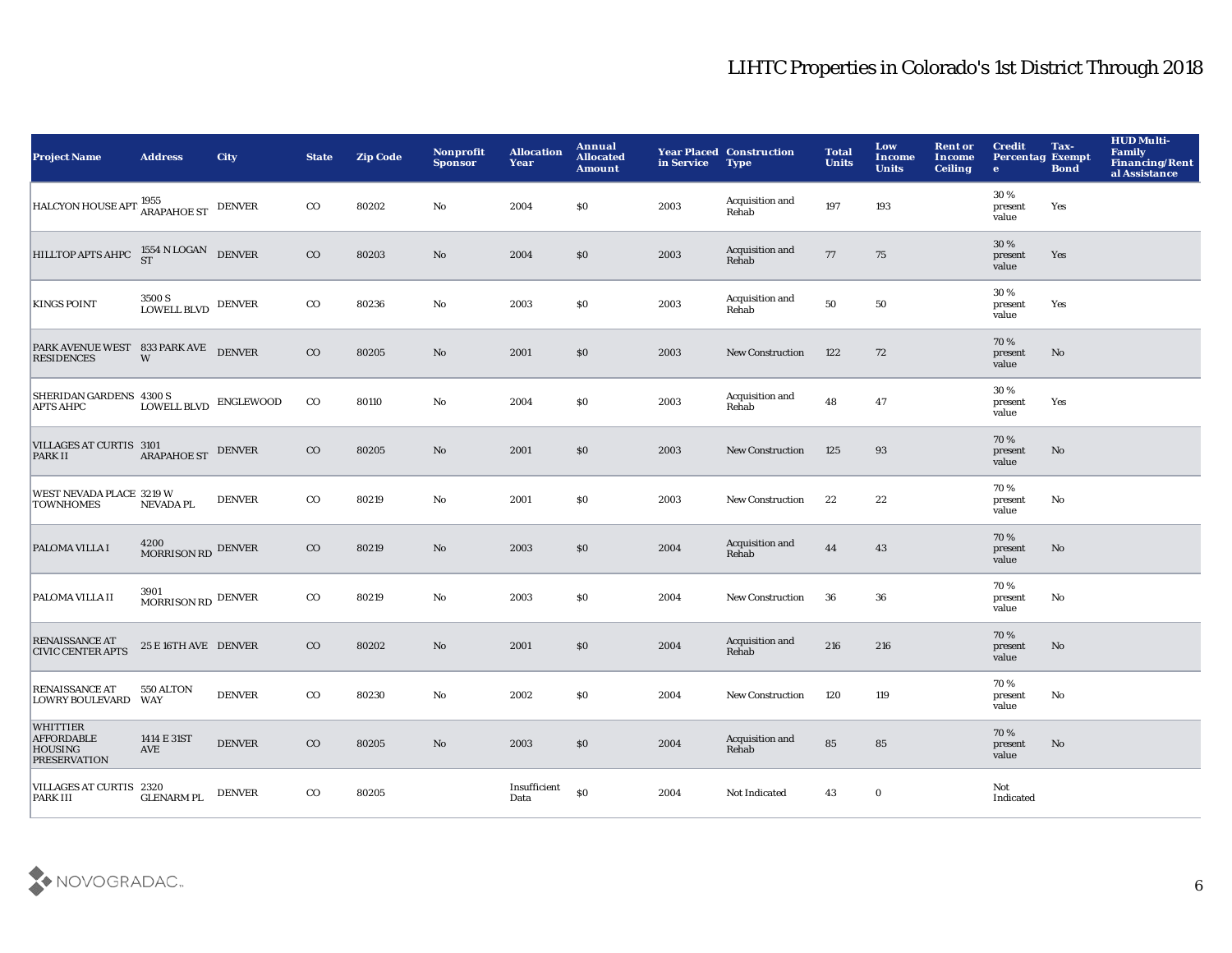| <b>Project Name</b>                      | <b>Address</b>                               | <b>City</b>   | <b>State</b> | <b>Zip Code</b> | <b>Nonprofit</b><br><b>Sponsor</b> | <b>Allocation</b><br>Year | Annual<br><b>Allocated</b><br><b>Amount</b> | in Service | <b>Year Placed Construction</b><br><b>Type</b> | <b>Total</b><br><b>Units</b> | Low<br><b>Income</b><br><b>Units</b> | <b>Rent or</b><br><b>Income</b><br><b>Ceiling</b> | <b>Credit</b><br><b>Percentag Exempt</b><br>$\bullet$ | Tax-<br><b>Bond</b> | <b>HUD Multi-</b><br><b>Family</b><br>Financing/Rent<br>al Assistance |
|------------------------------------------|----------------------------------------------|---------------|--------------|-----------------|------------------------------------|---------------------------|---------------------------------------------|------------|------------------------------------------------|------------------------------|--------------------------------------|---------------------------------------------------|-------------------------------------------------------|---------------------|-----------------------------------------------------------------------|
| <b>BROADWAY PLAZA</b><br><b>LOFTS</b>    | 2330N<br><b>BROADWAY</b>                     | <b>DENVER</b> | $_{\rm CO}$  | 80205           | No                                 | 2003                      | \$0                                         | 2005       | <b>New Construction</b>                        | 223                          | 222                                  |                                                   | 30%<br>present<br>value                               | Yes                 |                                                                       |
| <b>BRUNETTI LOFTS</b>                    | 1316 26TH ST DENVER                          |               | $_{\rm CO}$  | 80205           | No                                 | 2005                      | \$0                                         | 2005       | <b>New Construction</b>                        | 23                           | 23                                   |                                                   | 70%<br>present<br>value                               | No                  |                                                                       |
| <b>CASA DORADA</b>                       | $4600\,\rm{W\,NINTH}$ DENVER                 |               | $_{\rm CO}$  | 80204           | $\mathbf{No}$                      | 2005                      | \$0                                         | 2005       | <b>New Construction</b>                        | 72                           | 71                                   |                                                   | 70%<br>present<br>value                               | No                  |                                                                       |
| <b>CITY PARK</b><br><b>RESIDENCES</b>    | $1830\,\mathrm{GAYLORD}$ DENVER<br><b>ST</b> |               | $_{\rm CO}$  | 80206           | No                                 | 2003                      | \$0                                         | 2005       | New Construction                               | 42                           | 29                                   |                                                   | 70%<br>present<br>value                               | No                  |                                                                       |
| <b>DIAMOND AT</b><br><b>PROSPECT</b>     | <b>3001 FOX ST</b>                           | <b>DENVER</b> | $_{\rm CO}$  | 80202           | No                                 | 2004                      | \$0                                         | 2005       | <b>New Construction</b>                        | 140                          | 98                                   |                                                   | 70%<br>present<br>value                               | No                  |                                                                       |
| <b>GLOBEVILLE</b><br><b>TOWNHOMES I</b>  | 351 E 51ST AVE DENVER                        |               | $_{\rm CO}$  | 80216           | No                                 | 2003                      | \$0                                         | 2005       | New Construction                               | 41                           | 41                                   |                                                   | 70%<br>present<br>value                               | No                  |                                                                       |
| <b>GLOBEVILLE</b><br><b>TOWNHOMES II</b> | 5186<br><b>SHERMAN ST</b>                    | <b>DENVER</b> | $_{\rm CO}$  | 80216           | $\mathbf{N}\mathbf{o}$             | 2005                      | $\$0$                                       | 2005       | <b>New Construction</b>                        | 21                           | 15                                   |                                                   | 70%<br>present<br>value                               | $\mathbf{No}$       |                                                                       |
| <b>MOUNT LORETTO</b>                     | 3101 S<br><b>FEDERAL</b><br><b>BLVD</b>      | <b>DENVER</b> | $_{\rm CO}$  | 80236           | No                                 | 2004                      | \$0                                         | 2005       | New Construction                               | 70                           | 69                                   |                                                   | 70%<br>present<br>value                               | No                  |                                                                       |
| <b>PARKSIDE APTS</b>                     | 7780 E 23RD<br><b>AVE</b>                    | <b>DENVER</b> | $_{\rm CO}$  | 80238           | No                                 | 2004                      | \$0                                         | 2005       | <b>New Construction</b>                        | 68                           | 67                                   |                                                   | 70%<br>present<br>value                               | No                  |                                                                       |
| <b>VILLA DE BARELA</b>                   | 1001 SANTA FE<br>DR                          | <b>DENVER</b> | $_{\rm CO}$  | 80204           | $\mathbf {No}$                     | 2003                      | \$0                                         | 2005       | <b>New Construction</b>                        | 38                           | 37                                   |                                                   | 70%<br>present<br>value                               | No                  |                                                                       |
| <b>OSITO RIDGE APTS</b>                  | $5855\,\mathrm{W}$ HAMPDEN AVE $\,$ DENVER   |               | $_{\rm CO}$  | 80227           |                                    | Insufficient<br>Data      | $\mathbf{S}$                                | 2005       | Not Indicated                                  | 114                          | $\mathbf 0$                          |                                                   | Not<br>Indicated                                      |                     |                                                                       |
| 1135 BROADWAY<br><b>RESIDENCES</b>       | 1135 N<br><b>BROADWAY</b>                    | <b>DENVER</b> | $_{\rm CO}$  | 80203           | No                                 | 2004                      | \$938,229                                   | 2006       | <b>New Construction</b>                        | 96                           | 67                                   | 60% AMGI                                          | 70%<br>present<br>value                               | No                  |                                                                       |
| <b>BENEDICT PARK</b><br>PLACE 1B         | 2300 CT PL                                   | <b>DENVER</b> | $_{\rm CO}$  | 80205           | $\mathbf{No}$                      | 2006                      | \$1,100,000                                 | 2006       | <b>New Construction</b>                        | 124                          | 86                                   | 60% AMGI                                          | 70%<br>present<br>value                               | No                  |                                                                       |

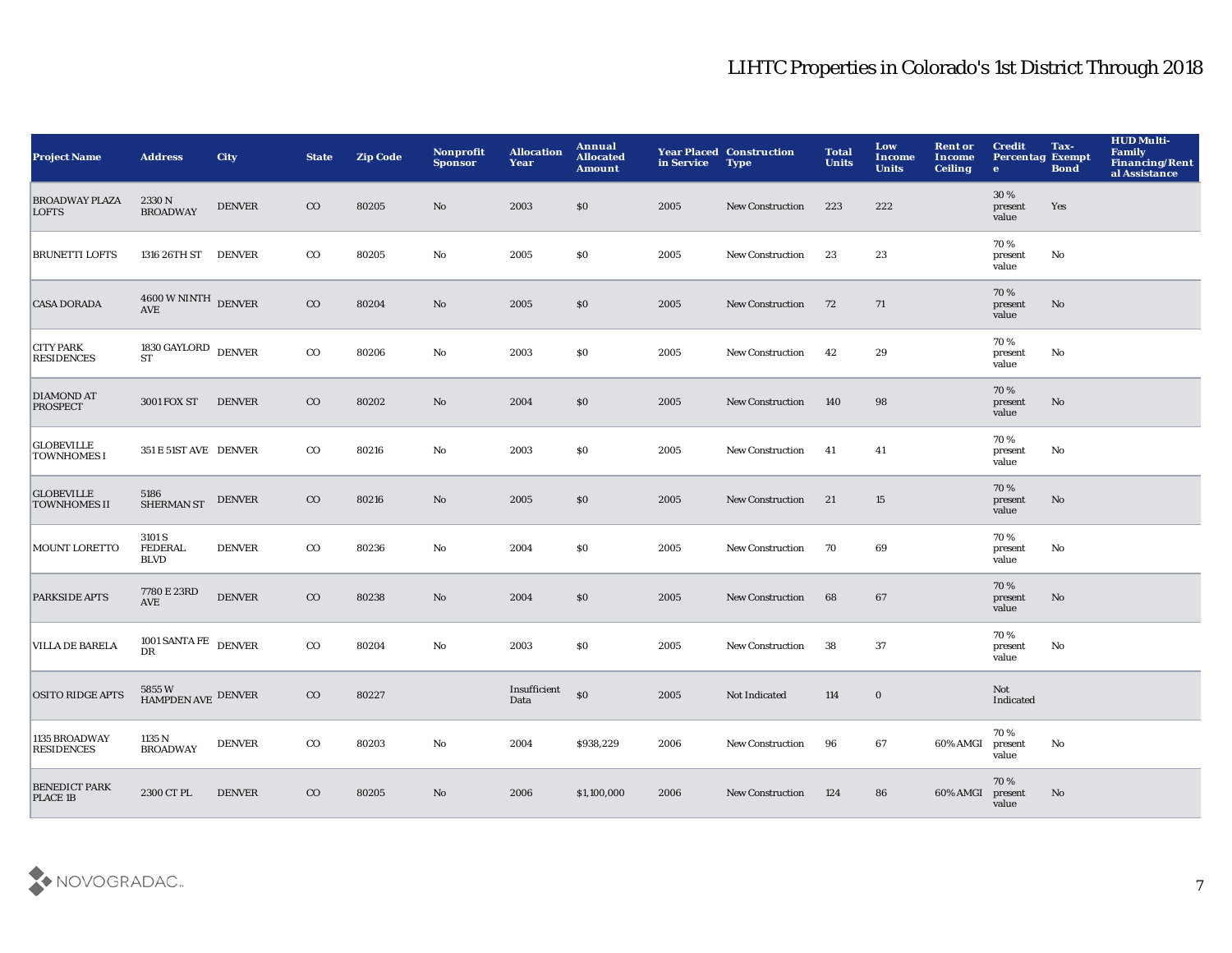| <b>Project Name</b>                           | <b>Address</b>                             | <b>City</b>   | <b>State</b> | <b>Zip Code</b> | <b>Nonprofit</b><br><b>Sponsor</b> | <b>Allocation</b><br>Year | Annual<br><b>Allocated</b><br><b>Amount</b> | in Service | <b>Year Placed Construction</b><br><b>Type</b> | <b>Total</b><br><b>Units</b> | Low<br>Income<br><b>Units</b> | <b>Rent or</b><br><b>Income</b><br><b>Ceiling</b> | <b>Credit</b><br><b>Percentag Exempt</b><br>$\bullet$ | Tax-<br><b>Bond</b> | <b>HUD Multi-</b><br><b>Family</b><br><b>Financing/Rent</b><br>al Assistance |
|-----------------------------------------------|--------------------------------------------|---------------|--------------|-----------------|------------------------------------|---------------------------|---------------------------------------------|------------|------------------------------------------------|------------------------------|-------------------------------|---------------------------------------------------|-------------------------------------------------------|---------------------|------------------------------------------------------------------------------|
| BLAKE STREET APTS 2632 BLAKE ST DENVER        |                                            |               | $_{\rm CO}$  | 80205           | No                                 | 2005                      | \$1,100,000                                 | 2006       | New Construction                               | 94                           | 93                            | 50% AMGI                                          | 70%<br>present<br>value                               | No                  |                                                                              |
| <b>COURTYARD</b><br><b>COMMONS</b>            | $1122$ N PEARL<br><b>ST</b>                | <b>DENVER</b> | $_{\rm CO}$  | 80203           | $\mathbf{No}$                      | 2006                      | \$177,890                                   | 2006       | Acquisition and<br>Rehab                       | 33                           | $32\,$                        | 50% AMGI                                          | 70%<br>present<br>value                               | No                  |                                                                              |
| <b>HIDDEN BROOK</b>                           | 1313 XENIA ST DENVER                       |               | $_{\rm CO}$  | 80220           | No                                 | 2005                      | \$621,419                                   | 2006       | Acquisition and<br>Rehab                       | 130                          | 130                           | 60% AMGI                                          | 70%<br>present<br>value                               | No                  |                                                                              |
| <b>THOMAS BEAN</b><br><b>TOWERS</b>           | 2350<br>CLEVELAND PL DENVER                |               | $_{\rm CO}$  | 80205           | $\mathbf{No}$                      | 2005                      | \$900,000                                   | 2006       | Acquisition and<br>Rehab                       | 189                          | 188                           | 60% AMGI                                          | 70%<br>present<br>value                               | No                  |                                                                              |
| <b>CENTRAL PARK AT</b><br><b>STAPLETON</b>    | $2506$ CENTRAL $\,$ DENVER PARK BLVD       |               | $_{\rm CO}$  | 80238           | No                                 | 2007                      | \$197,599                                   | 2007       | <b>New Construction</b>                        | 18                           | 18                            | <b>50% AMGI</b>                                   | 70%<br>present<br>value                               | No                  |                                                                              |
| <b>VILLAS AT SLOANS</b><br><b>LAKE</b>        | 1551 WOLFF ST DENVER                       |               | $_{\rm CO}$  | 80204           | No                                 | 2006                      | \$925,689                                   | 2007       | <b>New Construction</b>                        | 63                           | 62                            | 50% AMGI                                          | 70%<br>present<br>value                               | No                  |                                                                              |
| <b>ARGONAUT &amp; EL</b><br><b>TOVAR APTS</b> | $1505$ N GRANT $\quad$ DENVER<br><b>ST</b> |               | $_{\rm CO}$  | 80203           |                                    | Insufficient<br>Data      | \$0                                         | 2007       | Not Indicated                                  | 109                          | $\bf{0}$                      |                                                   | Not<br>Indicated                                      |                     |                                                                              |
| <b>DREHMOOR APTS</b>                          | 215 E 19TH AVE DENVER                      |               | $_{\rm CO}$  | 80203           |                                    | Insufficient<br>Data      | \$0                                         | 2007       | Not Indicated                                  | 75                           | $\bf{0}$                      |                                                   | Not<br>Indicated                                      |                     |                                                                              |
| <b>RENAISSANCE AT</b><br><b>XENIA VILLAGE</b> | 1420 XENIA ST DENVER                       |               | $_{\rm CO}$  | 80220           |                                    | Insufficient<br>Data      | $\$0$                                       | 2007       | Not Indicated                                  | 77                           | $\mathbf 0$                   |                                                   | Not<br>Indicated                                      |                     |                                                                              |
| 12TH & ELATI<br><b>RESIDENCES</b>             | 420 W 12TH<br><b>AVE</b>                   | <b>DENVER</b> | $_{\rm CO}$  | 80204           | $\mathbf{N}\mathbf{o}$             | 2006                      | \$1,046,668                                 | 2008       | <b>New Construction</b>                        | 63                           | 63                            | 60% AMGI                                          | 70%<br>present<br>value                               | No                  |                                                                              |
| <b>CLAY STREET</b><br><b>RESIDENCES</b>       | 2718 W 28TH<br><b>AVE</b>                  | <b>DENVER</b> | $_{\rm CO}$  | 80211           | No                                 | 2007                      | \$857,471                                   | 2008       | <b>New Construction</b>                        | 55                           | 55                            | 60% AMGI                                          | 70%<br>present<br>value                               | No                  |                                                                              |
| <b>HAZEL COURT APTS</b>                       | 3181 W<br>NEVADA PL                        | <b>DENVER</b> | $_{\rm CO}$  | 80219           | No                                 | 2006                      | \$246,165                                   | 2008       | <b>New Construction</b>                        | 17                           | 17                            | 60% AMGI                                          | 70%<br>present<br>value                               | No                  |                                                                              |
| <b>HIRSCHFELD</b><br><b>TOWERS</b>            | 333W<br>ELLSWORTH DENVER<br>AVE            |               | $_{\rm CO}$  | 80223           | Yes                                | 2009                      | \$1,090,766                                 | 2008       | Acquisition and<br>Rehab                       | 209                          | 209                           | 60% AMGI                                          | 30%<br>present<br>value                               | Yes                 |                                                                              |

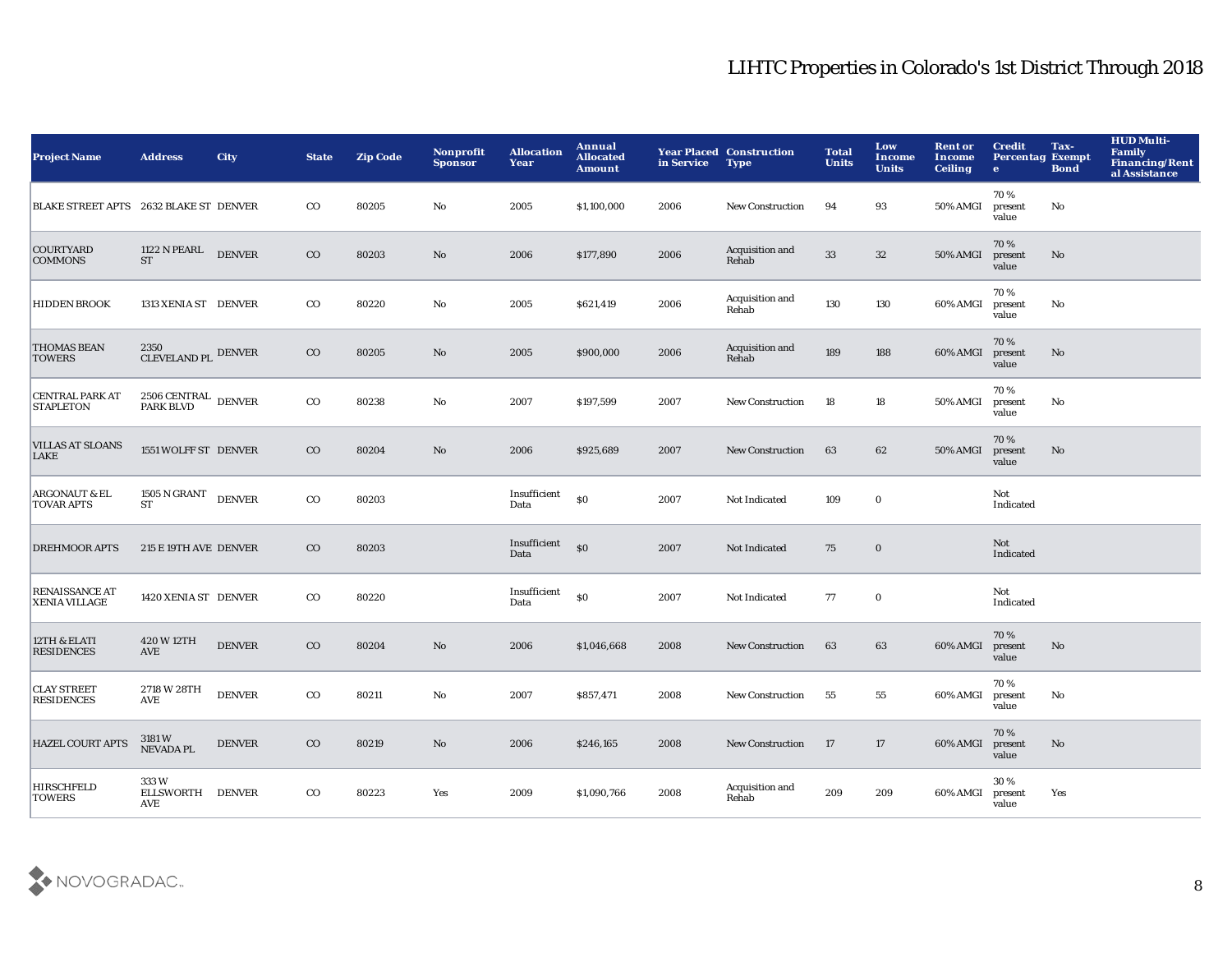| <b>Project Name</b>                                                 | <b>Address</b>                              | <b>City</b>   | <b>State</b> | <b>Zip Code</b> | <b>Nonprofit</b><br><b>Sponsor</b> | <b>Allocation</b><br>Year | Annual<br><b>Allocated</b><br><b>Amount</b>      | in Service | <b>Year Placed Construction</b><br><b>Type</b> | <b>Total</b><br><b>Units</b> | Low<br>Income<br><b>Units</b> | <b>Rent or</b><br>Income<br><b>Ceiling</b> | <b>Credit</b><br><b>Percentag Exempt</b><br>$\mathbf{e}$ | Tax-<br><b>Bond</b>    | <b>HUD Multi-</b><br><b>Family</b><br><b>Financing/Rent</b><br>al Assistance |
|---------------------------------------------------------------------|---------------------------------------------|---------------|--------------|-----------------|------------------------------------|---------------------------|--------------------------------------------------|------------|------------------------------------------------|------------------------------|-------------------------------|--------------------------------------------|----------------------------------------------------------|------------------------|------------------------------------------------------------------------------|
| <b>JUAN DIEGO APTS</b>                                              | 2447W<br><b>DUNKELD PL</b>                  | <b>DENVER</b> | $_{\rm CO}$  | 80211           | Yes                                | 2007                      | \$335,937                                        | 2008       | <b>New Construction</b>                        | 17                           | 16                            | 60% AMGI                                   | 70%<br>present<br>value                                  | $\mathbf{N}\mathbf{o}$ |                                                                              |
| <b>JUANITA NOLASCO</b><br><b>RESIDENCES</b>                         | 4550 W NINTH DENVER<br>$\operatorname{AVE}$ |               | $_{\rm CO}$  | 80204           | $\mathbf{No}$                      | 2009                      | \$375,898                                        | 2008       | Acquisition and<br>Rehab                       | 188                          | 188                           | 60% AMGI                                   | 30%<br>present<br>value                                  | Yes                    |                                                                              |
| <b>LIGGINS TOWER</b>                                                | 5150 E 34TH<br><b>AVE</b>                   | <b>DENVER</b> | $_{\rm CO}$  | 80207           | Yes                                | 2009                      | \$203,158                                        | 2008       | Acquisition and<br>Rehab                       | 73                           | 73                            | 60% AMGI                                   | 30 %<br>present<br>value                                 | Yes                    |                                                                              |
| <b>LINCOLN TERRACE</b>                                              | 25 E FIFTH<br><b>AVE</b>                    | <b>DENVER</b> | $_{\rm CO}$  | 80203           | No                                 | 2006                      | \$1,113,060                                      | 2008       | New Construction                               | 75                           | 74                            | 60% AMGI                                   | 70%<br>present<br>value                                  | No                     |                                                                              |
| <b>MULROY APTS</b>                                                  | 3550 W 13TH<br><b>AVE</b>                   | <b>DENVER</b> | $_{\rm CO}$  | 80204           | Yes                                | 2009                      | \$317,731                                        | 2008       | Acquisition and<br>Rehab                       | 50                           | 50                            | 60% AMGI                                   | 30%<br>present<br>value                                  | Yes                    |                                                                              |
| <b>PALOMA VILLA III</b>                                             | 4225<br>MORRISON RD DENVER                  |               | $_{\rm CO}$  | 80219           | No                                 | 2007                      | \$807,580                                        | 2008       | <b>New Construction</b>                        | 50                           | 50                            | 60% AMGI                                   | 70%<br>present<br>value                                  | No                     |                                                                              |
| PRESIDENTIAL ARMS<br><b>APTS</b>                                    | 3595 S<br>WASHINGTON ENGLEWOOD<br><b>ST</b> |               | $_{\rm CO}$  | 80113           | No                                 | 2008                      | \$287,726                                        | 2008       | Acquisition and<br>Rehab                       | 33                           | $33\,$                        | 60% AMGI                                   | 70%<br>present<br>value                                  | No                     |                                                                              |
| <b>TERRACES ON</b><br>PENNSYLVANIA<br><b>SENIOR RESIDENCES A ST</b> | 3590 S<br>PENNSYLVANI ENGLEWOOD             |               | $_{\rm CO}$  | 80113           | $\mathbf{No}$                      | 2008                      | \$859,118                                        | 2008       | New Construction                               | 62                           | 62                            | 50% AMGI                                   | 70%<br>present<br>value                                  | No                     |                                                                              |
| <b>WALSH MANOR</b><br><b>ANNEX</b>                                  | 1775W<br>MOSIER PL                          | <b>DENVER</b> | $_{\rm CO}$  | 80223           | Yes                                | 2009                      | \$506,728                                        | 2008       | Acquisition and<br>Rehab                       | 100                          | 100                           | 60% AMGI                                   | 30 %<br>present<br>value                                 | Yes                    |                                                                              |
| <b>GAO HOMES</b>                                                    | 1409 JULIAN<br>${\cal S}{\cal T}$           | <b>DENVER</b> | $_{\rm CO}$  | 80204           |                                    | Insufficient<br>Data      | $\boldsymbol{\mathsf{S}}\boldsymbol{\mathsf{O}}$ | 2008       | Not Indicated                                  | 44                           | $\bf{0}$                      |                                            | Not<br>Indicated                                         |                        |                                                                              |
| <b>AROMOR APTS</b>                                                  | 1309 N GRANT DENVER<br><b>ST</b>            |               | $_{\rm CO}$  | 80203           | No                                 | 2009                      | \$753,956                                        | 2009       | Acquisition and<br>Rehab                       | 66                           | 66                            | 60% AMGI                                   | 70%<br>present<br>value                                  | $\mathbf{N}\mathbf{o}$ |                                                                              |
| <b>BROADWAY</b><br><b>JUNCTION</b>                                  | 1165 S<br><b>BROADWAY</b>                   | <b>DENVER</b> | $_{\rm CO}$  | 80210           | No                                 | 2007                      | \$724,286                                        | 2009       | <b>New Construction</b>                        | 60                           | 60                            | 60% AMGI                                   | 70%<br>present<br>value                                  | No                     |                                                                              |
| <b>CASA DE ROSAL</b>                                                | 735 VRAIN ST DENVER                         |               | $_{\rm CO}$  | 80204           | <b>Yes</b>                         | 2008                      | \$994,983                                        | 2009       | <b>New Construction</b>                        | 55                           |                               | 54 60% AMGI                                | 70%<br>present<br>value                                  | No                     |                                                                              |

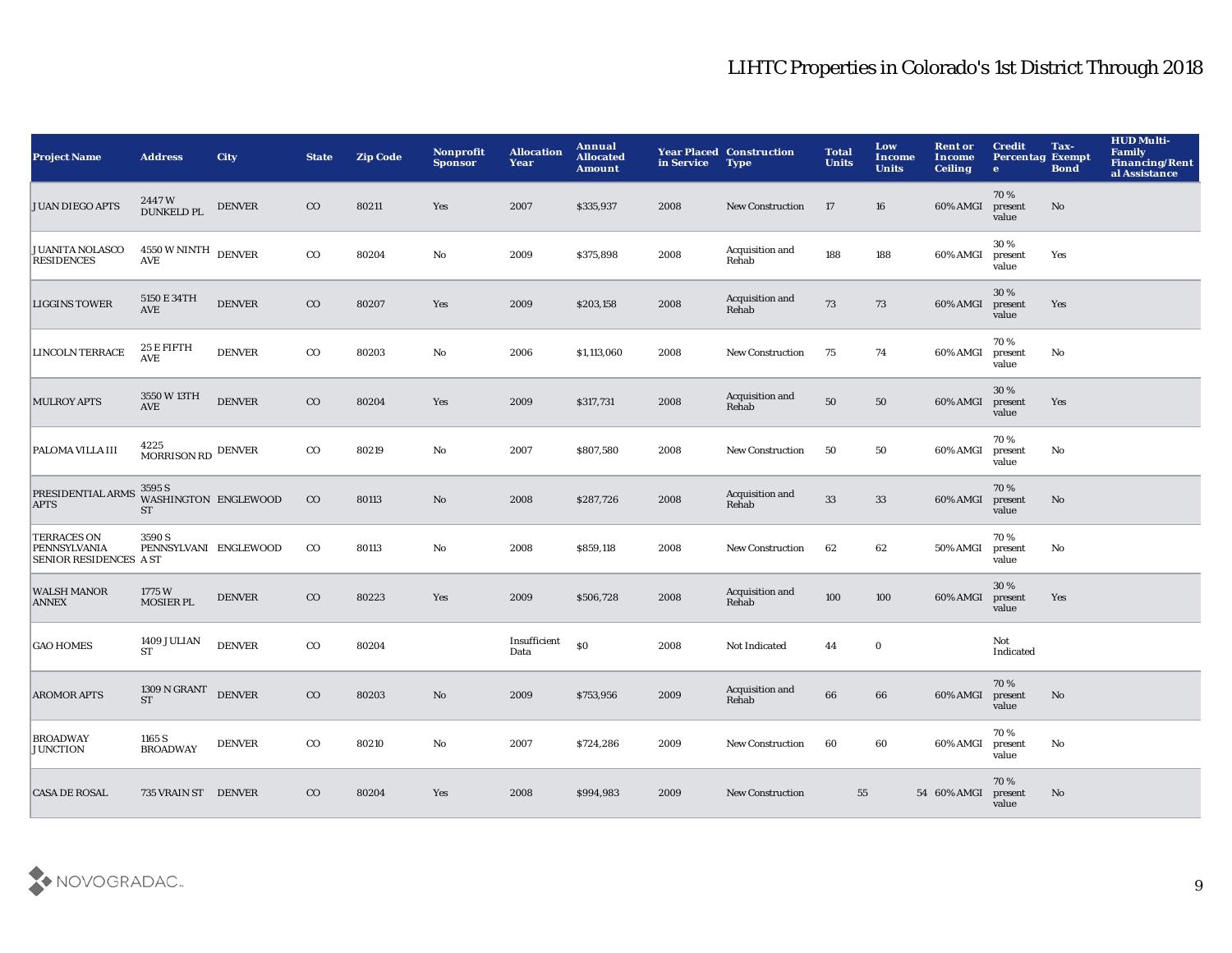| <b>Project Name</b>                             | <b>Address</b>                       | <b>City</b>   | <b>State</b> | <b>Zip Code</b> | <b>Nonprofit</b><br><b>Sponsor</b> | <b>Allocation</b><br>Year | <b>Annual</b><br><b>Allocated</b><br><b>Amount</b> | in Service | <b>Year Placed Construction</b><br><b>Type</b> | <b>Total</b><br><b>Units</b> | Low<br>Income<br><b>Units</b> | <b>Rent or</b><br><b>Income</b><br><b>Ceiling</b> | <b>Credit</b><br><b>Percentag Exempt</b><br>$\bullet$ | Tax-<br><b>Bond</b> | <b>HUD Multi-</b><br><b>Family</b><br><b>Financing/Rent</b><br>al Assistance |
|-------------------------------------------------|--------------------------------------|---------------|--------------|-----------------|------------------------------------|---------------------------|----------------------------------------------------|------------|------------------------------------------------|------------------------------|-------------------------------|---------------------------------------------------|-------------------------------------------------------|---------------------|------------------------------------------------------------------------------|
| CORNERSTONE RESID $^{1001}_{W}$ PARK AVE DENVER |                                      |               | $_{\rm CO}$  | 80205           | Yes                                | 2008                      | \$806,199                                          | 2009       | <b>New Construction</b>                        | 51                           | 50                            | 50% AMGI                                          | 70%<br>present<br>value                               | No                  |                                                                              |
| <b>PARK AVENUE 4B</b>                           | 2215 CT PL                           | <b>DENVER</b> | $_{\rm CO}$  | 80205           | Yes                                | 2008                      | \$0                                                | 2009       | <b>New Construction</b>                        | 89                           | 62                            | 60% AMGI                                          | 70%<br>present<br>value                               | No                  |                                                                              |
| COLORADO COMMON: COLORADO                       | 1601<br><b>BLVD</b>                  | <b>DENVER</b> | $_{\rm CO}$  | 80220           | $\mathbf {No}$                     | 2007                      | $\$0$                                              | 2009       | <b>New Construction</b>                        | 112                          | 112                           | <b>50% AMGI</b>                                   | 70%<br>present<br>value                               | No                  |                                                                              |
| <b>BENEDICT PARK</b><br>PLACE 3B                | 305 PARK AVE<br>W                    | <b>DENVER</b> | $_{\rm CO}$  | 80205           |                                    | Insufficient<br>Data      | \$0                                                | 2009       | Not Indicated                                  | 91                           | $\mathbf 0$                   |                                                   | Not<br>Indicated                                      |                     |                                                                              |
| <b>RENAISSANCE</b><br>RIVERFRONT LOFTS W        | $3400$ PARK AVE $\,$ DENVER $\,$     |               | $_{\rm CO}$  | 80216           |                                    | Insufficient<br>Data      | $\$0$                                              | 2009       | Not Indicated                                  | 100                          | $\bf{0}$                      |                                                   | Not<br>Indicated                                      |                     |                                                                              |
| <b>DENVER GARDENS</b>                           | 6801E<br>MISSISSIPPI<br>AVE          | <b>DENVER</b> | $_{\rm CO}$  | 80224           | Yes                                | 2010                      | \$758,970                                          | 2010       | Acquisition and<br>Rehab                       | 100                          | 100                           | 60% AMGI                                          | 70%<br>present<br>value                               | No                  |                                                                              |
| <b>FOURTH QUARTER</b>                           | 3150 N<br><b>DOWNING ST</b>          | <b>DENVER</b> | $_{\rm CO}$  | 80205           | No                                 | 2009                      | \$0                                                | 2010       | <b>New Construction</b>                        | 36                           | 33                            | 50% AMGI                                          | 70%<br>present<br>value                               | No                  |                                                                              |
| <b>RENAISSANCE AT</b><br><b>UPTOWN LOFTS</b>    | 551 E COLFAX<br><b>AVE</b>           | <b>DENVER</b> | $_{\rm CO}$  | 80203           | Yes                                | 2009                      | \$0                                                | 2010       | <b>New Construction</b>                        | 99                           | 98                            | 60% AMGI                                          | 70%<br>present<br>value                               | No                  |                                                                              |
| <b>CHAFFEE PARK</b><br><b>SENIOR RESIDENCES</b> | 4580 TEJON ST DENVER                 |               | $_{\rm CO}$  | 80211           | No                                 | 2010                      | \$1,097,721                                        | 2011       | New Construction                               | 62                           | 62                            | 60% AMGI                                          | 70%<br>present<br>value                               | No                  |                                                                              |
| <b>DAHLIA SQUARE</b><br><b>SENIOR APTS I</b>    | 3421 ELM ST                          | <b>DENVER</b> | $_{\rm CO}$  | 80207           | $\mathbf{No}$                      | 2010                      | \$0                                                | 2011       | <b>New Construction</b>                        | 88                           | 88                            | 50% AMGI                                          | 70%<br>present<br>value                               | No                  |                                                                              |
| <b>LOS ALTOS DE</b><br><b>ALAMEDA</b>           | 5100W<br>$\mbox{ALAMEDA AVE}$ DENVER |               | $_{\rm CO}$  | 80219           | No                                 | 2009                      | \$899,827                                          | 2011       | New Construction                               | 50                           | 50                            | 60% AMGI                                          | 70%<br>present<br>value                               | No                  |                                                                              |
| <b>WARREN VILLAGE</b>                           | 1323 N GILPIN DENVER<br><b>ST</b>    |               | $_{\rm CO}$  | 80218           | Yes                                | 2009                      | \$0                                                | 2011       | Acquisition and<br>Rehab                       | 94                           | 93                            | 60% AMGI                                          | 70%<br>present<br>value                               | No                  |                                                                              |
| <b>WESTWOOD HOMES</b>                           | 3401W<br><b>KENTUCKY</b><br>AVE      | <b>DENVER</b> | $_{\rm CO}$  | 80219           | Yes                                | 2010                      | \$0                                                | 2011       | Acquisition and<br>Rehab                       | 184                          | 184                           | 60% AMGI                                          | 30%<br>present<br>value                               | Yes                 |                                                                              |

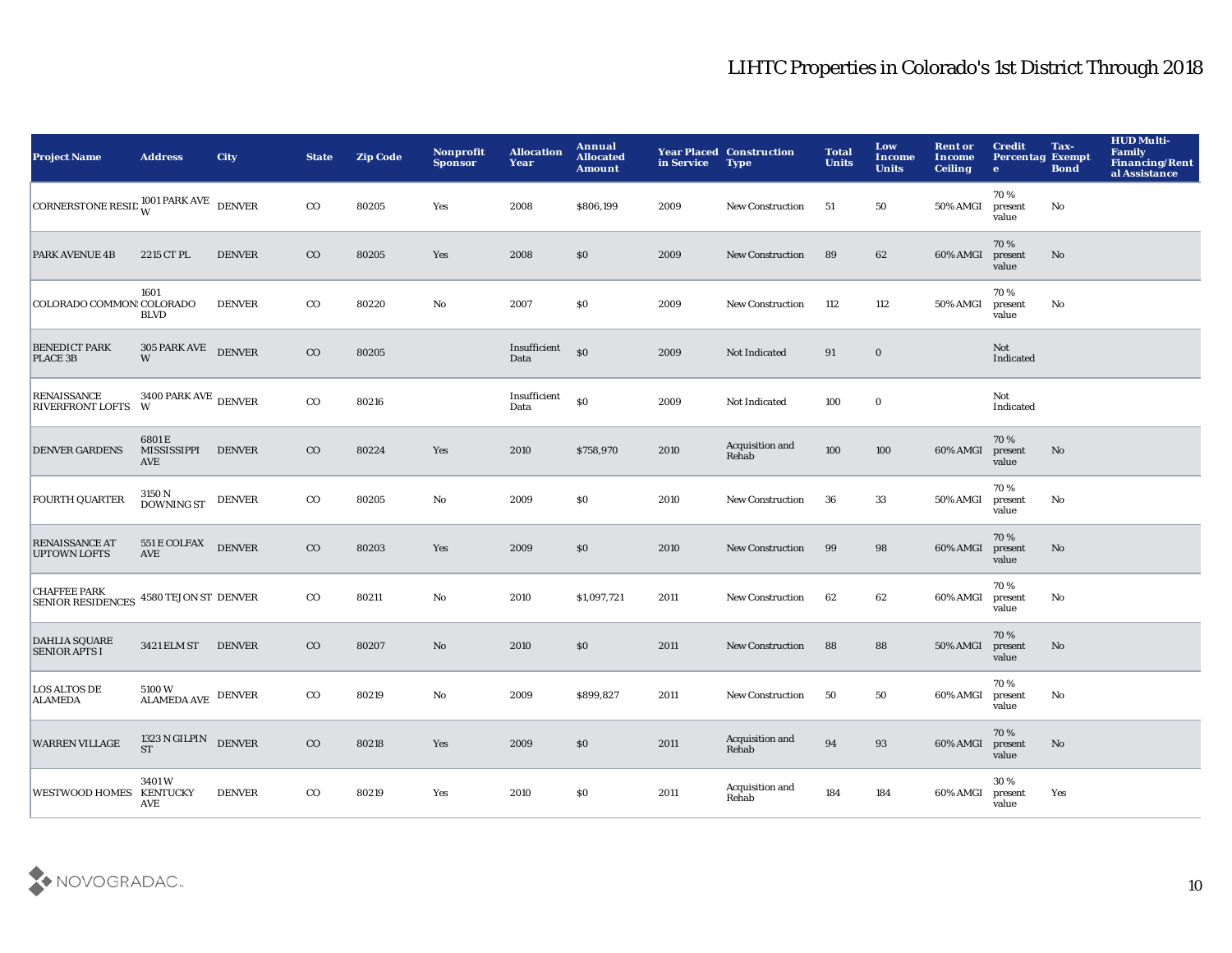| <b>Project Name</b>                                        | <b>Address</b>                                        | <b>City</b>   | <b>State</b> | <b>Zip Code</b> | <b>Nonprofit</b><br><b>Sponsor</b> | <b>Allocation</b><br>Year | Annual<br><b>Allocated</b><br><b>Amount</b> | in Service | <b>Year Placed Construction</b><br><b>Type</b> | <b>Total</b><br><b>Units</b> | Low<br>Income<br><b>Units</b> | <b>Rent or</b><br>Income<br><b>Ceiling</b> | <b>Credit</b><br><b>Percentag Exempt</b><br>$\bullet$ | Tax-<br><b>Bond</b>    | <b>HUD Multi-</b><br>Family<br><b>Financing/Rent</b><br>al Assistance |
|------------------------------------------------------------|-------------------------------------------------------|---------------|--------------|-----------------|------------------------------------|---------------------------|---------------------------------------------|------------|------------------------------------------------|------------------------------|-------------------------------|--------------------------------------------|-------------------------------------------------------|------------------------|-----------------------------------------------------------------------|
| YALE STATION APTS                                          | 5307 E YALE<br>AVE                                    | <b>DENVER</b> | $\rm{CO}$    | 80222           | No                                 | 2010                      | \$920,827                                   | 2011       | <b>New Construction</b>                        | 50                           | 50                            | 60% AMGI                                   | 70%<br>present<br>value                               | No                     |                                                                       |
| <b>BENEDICT PARK</b><br>PLACE 5B                           | $290$ PARK AVE $\;$ DENVER $\;$                       |               | $_{\rm CO}$  | 80205           |                                    | Insufficient<br>Data      | S <sub>0</sub>                              | 2011       | Not Indicated                                  | 89                           | $\mathbf 0$                   |                                            | Not<br>Indicated                                      |                        |                                                                       |
| PHOENIX ON THE<br>FAX                                      | 7171 E COLFAX DENVER<br>$\operatorname{\mathbf{AVE}}$ |               | $\rm{CO}$    | 80220           |                                    | Insufficient<br>Data      | $\mathbf{S}$                                | 2011       | Not Indicated                                  | ${\bf 50}$                   | $\mathbf 0$                   |                                            | Not<br>Indicated                                      |                        |                                                                       |
| <b>BLUFF LAKE APT</b><br><b>HOMES</b>                      | 10425 E 31ST<br><b>AVE</b>                            | <b>DENVER</b> | $_{\rm CO}$  | 80238           | Yes                                | 2011                      | \$1,178,438                                 | 2012       | <b>New Construction</b>                        | 92                           | 91                            | 60% AMGI                                   | 70%<br>present<br>value                               | $\mathbf{No}$          | No                                                                    |
| <b>RESIDENCE AT</b><br><b>FRANKLIN PARK</b>                | 1525 N<br><b>FRANKLIN ST</b>                          | <b>DENVER</b> | $_{\rm CO}$  | 80218           | $\mathbf{N}\mathbf{o}$             | 2009                      | \$0                                         | 2012       | Acquisition and<br>Rehab                       | 91                           | 89                            | 60% AMGI                                   | 70%<br>present<br>value                               | $\mathbf{N}\mathbf{o}$ | Yes                                                                   |
| <b>SHOSHONE SENIOR</b><br><b>RESIDENCES</b>                | 4585<br>SHOSHONE ST DENVER                            |               | $_{\rm CO}$  | 80211           | No                                 | 2012                      | \$579,061                                   | 2012       | <b>New Construction</b>                        | 34                           | 34                            | 60% AMGI                                   | 70%<br>present<br>value                               | No                     | No                                                                    |
| <b>VETERANS APTS</b>                                       | $2635$ FEDERAL $\,$ DENVER<br><b>BLVD</b>             |               | $\rm{CO}$    | 80211           | Yes                                | 2010                      | \$538,613                                   | 2012       | <b>New Construction</b>                        |                              | 27                            | 26 60% AMGI                                | 70%<br>present<br>value                               | No                     | No                                                                    |
| RENAISSANCE AT WES <sup>1490</sup> ZENOBIA DENVER          |                                                       |               | $_{\rm CO}$  | 80204           |                                    | Insufficient<br>Data      | \$0                                         | 2012       | Not Indicated                                  | 101                          | $\mathbf 0$                   |                                            | Not<br>Indicated                                      |                        |                                                                       |
| TAPIZ AT MARIPOSA 1099 OSAGE ST DENVER                     |                                                       |               | $\rm{CO}$    | 80204           |                                    | Insufficient<br>Data      | \$0                                         | 2012       | Not Indicated                                  | 100                          | $\mathbf 0$                   |                                            | Not<br>Indicated                                      |                        |                                                                       |
| <b>ARIA APTS</b>                                           | 2791 W 52ND<br><b>AVE</b>                             | <b>DENVER</b> | $_{\rm CO}$  | 80221           | $\mathbf {No}$                     | 2012                      | \$0                                         | 2013       | New Construction                               | 72                           | 71                            | 60% AMGI                                   | 70%<br>present<br>value                               | $\mathbf {No}$         | No                                                                    |
| <b>CANTERBURY APTS</b>                                     | $3600\,\mathrm{S}$ DELAWARE ST $\,$ ENGLEWOOD         |               | $_{\rm CO}$  | 80110           | Yes                                | 2013                      | \$477,296                                   | 2013       | Acquisition and<br>Rehab                       | 43                           | 43                            |                                            | 70%<br>present<br>value                               | No                     | No                                                                    |
| <b>EVANS STATION</b><br><b>LOFTS</b>                       | $2140\,\mathrm{S}$ DENVER DELAWARE ST $\,$ DENVER     |               | $_{\rm CO}$  | 80223           | No                                 | 2012                      | <b>SO</b>                                   | 2013       | <b>New Construction</b>                        | 50                           | 50                            | 60% AMGI                                   | 70%<br>present<br>value                               | No                     | No                                                                    |
| <b>MARIPOSA</b><br><b>REDEVELOPMENT</b><br><b>PHASE II</b> | 1000 NAVAJO<br><b>ST</b>                              | <b>DENVER</b> | $\rm{CO}$    | 80204           | Yes                                | 2012                      | \$1,250,000                                 | 2013       | <b>New Construction</b>                        | 93                           | 65                            | 60% AMGI                                   | 70%<br>present<br>value                               | No                     | No                                                                    |

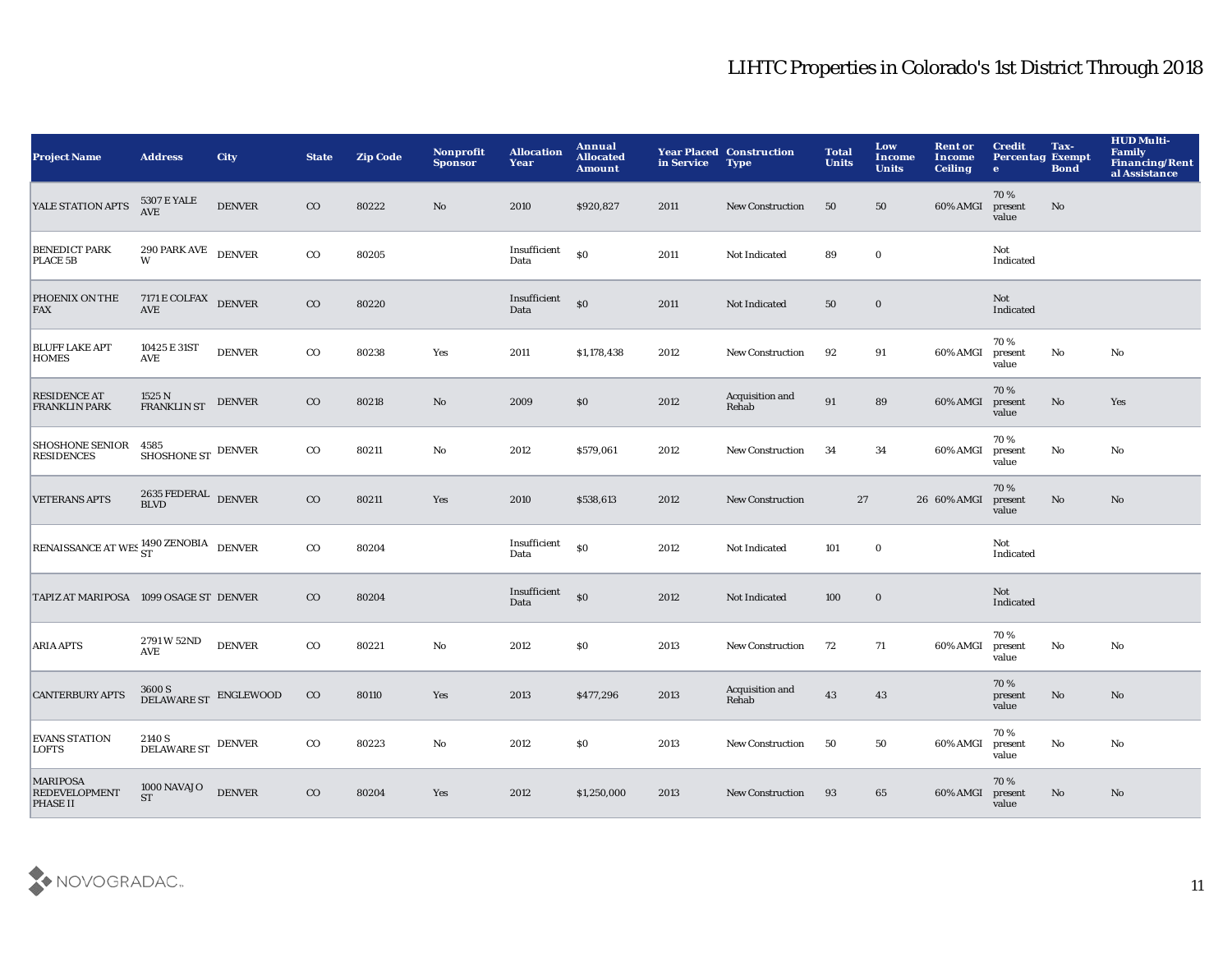| <b>Project Name</b>                                                      | <b>Address</b>                             | <b>City</b>   | <b>State</b> | <b>Zip Code</b> | Nonprofit<br><b>Sponsor</b> | <b>Allocation</b><br>Year | Annual<br><b>Allocated</b><br><b>Amount</b> | in Service | <b>Year Placed Construction</b><br><b>Type</b> | <b>Total</b><br><b>Units</b> | Low<br><b>Income</b><br><b>Units</b> | <b>Rent or</b><br>Income<br><b>Ceiling</b> | <b>Credit</b><br><b>Percentag Exempt</b><br>$\bullet$ | Tax-<br><b>Bond</b> | <b>HUD Multi-</b><br><b>Family</b><br><b>Financing/Rent</b><br>al Assistance |
|--------------------------------------------------------------------------|--------------------------------------------|---------------|--------------|-----------------|-----------------------------|---------------------------|---------------------------------------------|------------|------------------------------------------------|------------------------------|--------------------------------------|--------------------------------------------|-------------------------------------------------------|---------------------|------------------------------------------------------------------------------|
| <b>MOUNTAIN VIEW</b><br><b>TOWER &amp; ELIOT</b><br><b>COTTAGES</b>      | 1222 S<br><b>FEDERAL</b><br><b>BLVD</b>    | <b>DENVER</b> | $_{\rm CO}$  | 80219           | No                          | Insufficient<br>Data      | \$939,104                                   | 2013       | Acquisition and<br>Rehab                       | 254                          | 254                                  |                                            | 30%<br>present<br>value                               | Yes                 | No                                                                           |
| <b>SOUTH LOWELL</b><br><b>APTS</b>                                       | 4725 S<br><b>LOWELL BLVD</b>               | <b>DENVER</b> | $_{\rm CO}$  | 80123           | $\mathbf {No}$              | Insufficient<br>Data      | S <sub>0</sub>                              | 2013       | Acquisition and<br>Rehab                       | 96                           | 96                                   | 60% AMGI                                   | 30%<br>present<br>value                               | Yes                 | No                                                                           |
| <b>SUNSET TOWERS</b>                                                     | 1925 LARIMER $\,$ DENVER<br><b>ST</b>      |               | $_{\rm CO}$  | 80202           | $\rm No$                    | 2012                      | \$723,487                                   | 2013       | Acquisition and<br>Rehab                       | 100                          | 100                                  |                                            | 70%<br>present<br>value                               | $\mathbf {No}$      | Yes                                                                          |
| <b>DAHLIA SQUARE</b><br><b>SENIOR APTS II</b>                            | 3421 ELM ST                                | <b>DENVER</b> | $_{\rm CO}$  | 80207           | No                          | 2013                      | \$470,368                                   | 2014       | <b>New Construction</b>                        | 40                           | 40                                   |                                            | 70%<br>present<br>value                               | No                  | No                                                                           |
| <b>RENAISSANCE</b><br><b>STOUT STREET</b><br><b>LOFTS</b>                | 2180 STOUT ST DENVER                       |               | $_{\rm CO}$  | 80205           | $\mathbf{No}$               | 2013                      | \$1,250,000                                 | 2014       | New Construction                               | 78                           | 77                                   |                                            | 70%<br>present<br>value                               | No                  | No                                                                           |
| <b>RESIDENCES AT</b><br><b>UNIVERSITY HILLS</b>                          | 2775 S BROOK DENVER<br>DR                  |               | $_{\rm CO}$  | 80222           | $\mathbf{N}\mathbf{o}$      | 2014                      | \$132,739                                   | 2014       | <b>New Construction</b>                        | 101                          | 22                                   |                                            | 30%<br>present<br>value                               | Yes                 | No                                                                           |
| <b>UNIVERSITY</b><br><b>STATION</b>                                      | 1881 BUCHTEL DENVER<br><b>BLVD</b>         |               | $_{\rm CO}$  | 80210           | No                          | 2013                      | \$987,148                                   | 2014       | <b>New Construction</b>                        | 60                           | 60                                   |                                            | 70%<br>present<br>value                               | No                  | No                                                                           |
| <b>ODYSSEY</b><br><b>APARTMENTS</b>                                      | 4725 HIGH ST DENVER                        |               | $_{\rm CO}$  | 80216           | Yes                         | 2013                      | \$0                                         | 2015       | <b>New Construction</b>                        | 36                           | 36                                   |                                            | 70%<br>present<br>value                               | No                  | No                                                                           |
| <b>GOLDSMITH</b><br><b>VILLAGE</b>                                       | 4343 S<br><b>SYRACUSE ST</b>               | <b>DENVER</b> | $_{\rm CO}$  | 80237           |                             | Insufficient<br>Data      | \$0                                         | 2015       | Not Indicated                                  | 135                          | $\mathbf 0$                          |                                            | Not<br>Indicated                                      |                     |                                                                              |
| MARIPOSA PHASE VI 1090 N. OSAGE DENVER<br><b>APARTMENTS</b>              | <b>STREET</b>                              |               | $_{\rm CO}$  | 80204           | Yes                         | 2015                      | \$1,178,762                                 | 2016       | Acquisition and<br>Rehab                       | 94                           | 64                                   |                                            | 70%<br>present<br>value                               | No                  | No                                                                           |
| <b>MEADOWS AT</b><br><b>DUNKIRK</b>                                      | 19300 E. 57TH $AURORA$<br>AVE.             |               | $_{\rm CO}$  | 80538           | $\mathbf{No}$               | 2013                      | \$1,333,112                                 | 2016       | Acquisition and<br>Rehab                       | 204                          | 204                                  | 60% AMGI                                   | 30%<br>present<br>value                               | Yes                 | No                                                                           |
| NORTHFIELD AT<br><b>STAPLETON</b>                                        | 4900 N.<br><b>TRENTON</b><br><b>STREET</b> | <b>DENVER</b> | $_{\rm CO}$  | 80238           | Yes                         | 2015                      | \$504,233                                   | 2016       | <b>New Construction</b>                        | 84                           | 84                                   | 60% AMGI                                   | 30%<br>present<br>value                               | Yes                 | No                                                                           |
| <b>RENAISSANCE AT</b><br><b>NORTH COLORADO</b><br><b>STATION PHASE I</b> | 3999<br>COLORADO<br>BLVD.                  | <b>DENVER</b> | $_{\rm CO}$  | 80205           | Yes                         | 2013                      | \$1,250,000                                 | 2016       | <b>New Construction</b>                        | 75                           | 75                                   | 60% AMGI                                   | 70%<br>present<br>value                               | Yes                 | No                                                                           |

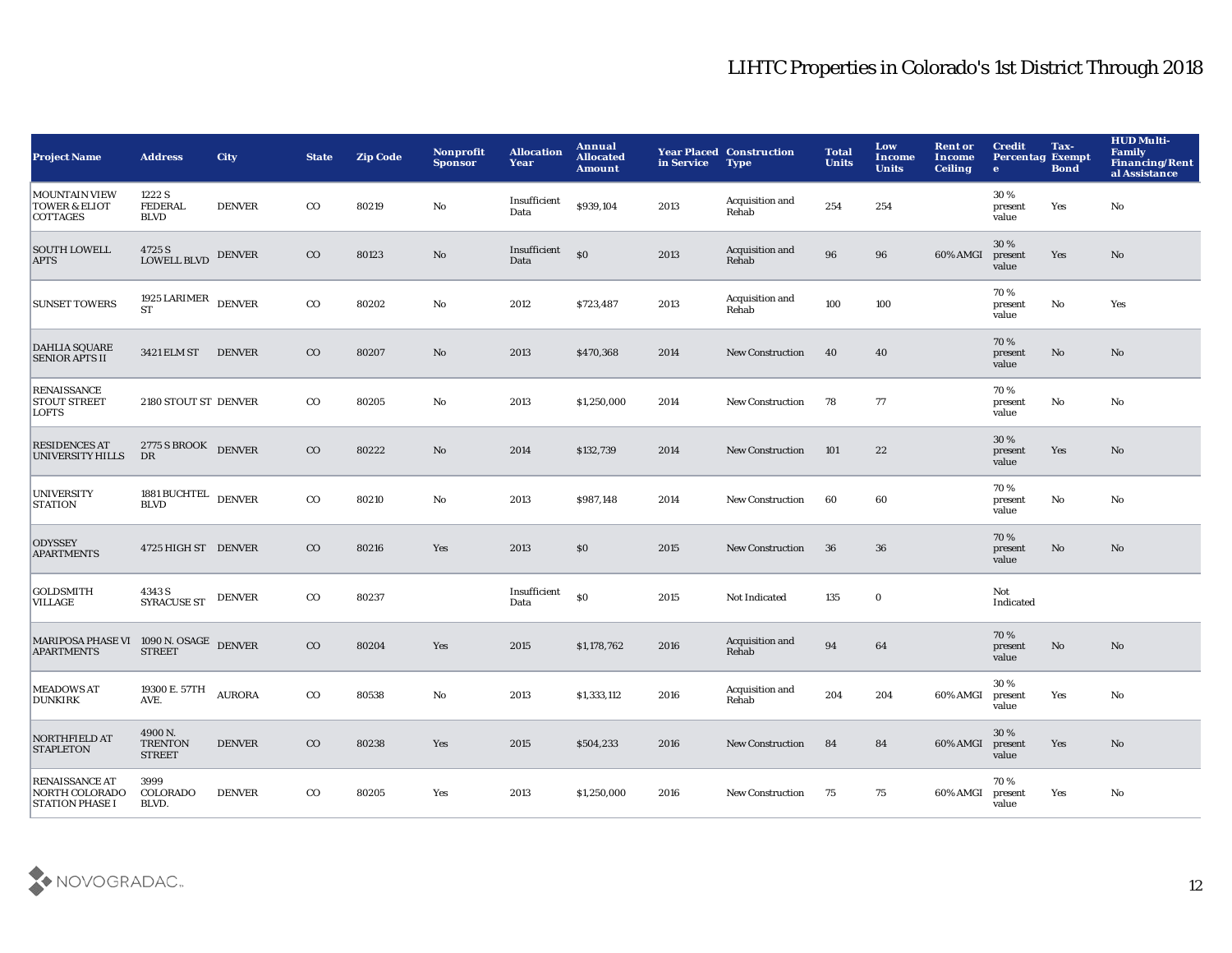| <b>Project Name</b>                      | <b>Address</b>                               | <b>City</b>      | <b>State</b> | <b>Zip Code</b> | <b>Nonprofit</b><br><b>Sponsor</b> | <b>Allocation</b><br>Year | Annual<br><b>Allocated</b><br><b>Amount</b> | in Service | <b>Year Placed Construction</b><br><b>Type</b> | <b>Total</b><br><b>Units</b> | Low<br><b>Income</b><br><b>Units</b> | <b>Rent or</b><br>Income<br><b>Ceiling</b> | <b>Credit</b><br><b>Percentag Exempt</b><br>$\bullet$ | Tax-<br><b>Bond</b> | <b>HUD Multi-</b><br><b>Family</b><br><b>Financing/Rent</b><br>al Assistance |
|------------------------------------------|----------------------------------------------|------------------|--------------|-----------------|------------------------------------|---------------------------|---------------------------------------------|------------|------------------------------------------------|------------------------------|--------------------------------------|--------------------------------------------|-------------------------------------------------------|---------------------|------------------------------------------------------------------------------|
| <b>RUBY HILL</b><br><b>RESIDENCES</b>    | 1144 S. PECOS<br>ST.                         | <b>DENVER</b>    | $_{\rm CO}$  | 80223           | No                                 | 2014                      | \$748,507                                   | 2016       | <b>New Construction</b>                        | 114                          | 114                                  | 60% AMGI                                   | 30%<br>present<br>value                               | Yes                 | $\mathbf{N}\mathbf{o}$                                                       |
| TERRAZA DEL SOL                          | 355 S. GROVE<br><b>STREET</b>                | <b>DENVER</b>    | $_{\rm CO}$  | 80219           | No                                 | 2015                      | \$915,504                                   | 2016       | <b>New Construction</b>                        | 42                           | 42                                   | 60% AMGI                                   | 70%<br>present<br>value                               | $\rm No$            | $\mathbf{No}$                                                                |
| <b>WELTON PARK</b><br><b>APARTMENTS</b>  | 2300 WELTON DENVER                           |                  | $_{\rm CO}$  | 80205           | $\mathbf{No}$                      | 2014                      | \$1,250,000                                 | 2016       | New Construction                               | 223                          | 223                                  | 60% AMGI                                   | 30 %<br>present<br>value                              | Yes                 | $\mathbf{N}\mathbf{o}$                                                       |
| <b>WESTGATE TOWERS</b>                   | 55 SOUTH<br><b>LINCOLN</b>                   | <b>DENVER</b>    | $_{\rm CO}$  | 80209           | No                                 | 2015                      | \$397,539                                   | 2016       | <b>New Construction</b>                        | 49                           | 49                                   | 60% AMGI                                   | 30%<br>present<br>value                               | Yes                 | Yes                                                                          |
| <b>TRADITIONS AT</b><br><b>ENGLEWOOD</b> | 3500 S.<br><b>SHERMAN</b><br><b>STREET</b>   | <b>ENGLEWOOD</b> | $_{\rm CO}$  | 80113           | $\mathbf{No}$                      | 2015                      | \$1,155,795                                 | 2016       | Acquisition and<br>Rehab                       | 180                          | 178                                  | 60% AMGI                                   | 30%<br>present<br>value                               |                     | $\mathbf{N}\mathbf{o}$                                                       |
| <b>ASH STREET</b><br><b>APARTMENTS</b>   | 1126 ASH<br><b>STREET</b>                    | <b>DENVER</b>    | $_{\rm CO}$  | 80220           | No                                 | 2015                      | \$7,793,736                                 | 2017       | <b>New Construction</b>                        | 112                          | 112                                  | 60% AMGI                                   | 30%<br>present<br>value                               |                     | $\mathbf{No}$                                                                |
| <b>ASHLEY UNION</b><br><b>STATION</b>    | 1975 18TH<br><b>STREET</b>                   | <b>DENVER</b>    | $_{\rm CO}$  | 80202           | No                                 | 2013                      | \$12,375,000                                | 2017       | <b>New Construction</b>                        | 107                          | 107                                  | 60% AMGI                                   | 70%<br>present<br>value                               |                     | No                                                                           |
| <b>BROADWAY LOFTS</b>                    | 3401 S<br><b>BROADWAY</b>                    | <b>ENGLEWOOD</b> | $_{\rm CO}$  | 80205           | $\mathbf{N}\mathbf{o}$             | 2015                      | \$774,995                                   | 2017       | <b>New Construction</b>                        | 111                          | 111                                  | 60% AMGI                                   | 30%<br>present<br>value                               |                     | No                                                                           |
| <b>CONGRESS PARK</b><br><b>COMMONS</b>   | 1401<br><b>JOSEPHINE</b>                     | <b>DENVER</b>    | $_{\rm CO}$  | 80206           | $\mathbf{N}\mathbf{o}$             | 2016                      | \$2,022,297                                 | 2017       | Acquisition and<br>Rehab                       | 32                           | $32\,$                               | 60% AMGI                                   | 30 %<br>present<br>value                              |                     | Yes                                                                          |
| <b>FOUNDRY</b><br><b>APARTMENTS</b>      | 501 W. BATES<br>AVE.                         | <b>ENGLEWOOD</b> | $_{\rm CO}$  | 80110           | No                                 | 2015                      | \$10,439,429                                | 2017       | <b>New Construction</b>                        | 70                           | 70                                   | 60% AMGI                                   | 70%<br>present<br>value                               |                     | No                                                                           |
| <b>KENTUCKY CIRCLE</b><br><b>VILLAGE</b> | 4901<br><b>KENTUCKY</b><br><b>CIRCLE</b>     | <b>DENVER</b>    | $_{\rm CO}$  | 80246           | No                                 | 2016                      | \$4,402,993                                 | 2017       | Acquisition and<br>Rehab                       | 172                          | 147                                  | 60% AMGI                                   | 30%<br>present<br>value                               |                     | No                                                                           |
| <b>MARIPOSA PHASE VII</b>                | 1040 OSAGE<br>STREET                         | <b>DENVER</b>    | $_{\rm CO}$  | 80204           | Yes                                | 2015                      | \$5,781,253                                 | 2017       | <b>New Construction</b>                        | 45                           | 45                                   | 60% AMGI                                   | 30%<br>present<br>value                               |                     | No                                                                           |
| <b>MARIPOSA PHASE</b><br><b>VIII</b>     | 1041 NORTH<br><b>NAVAJO</b><br><b>STREET</b> | <b>DENVER</b>    | $_{\rm CO}$  | 80204           | Yes                                | 2015                      | \$5,718,888                                 | 2017       | <b>New Construction</b>                        | 21                           | 21                                   | 60% AMGI                                   | 70%<br>present<br>value                               |                     | No                                                                           |

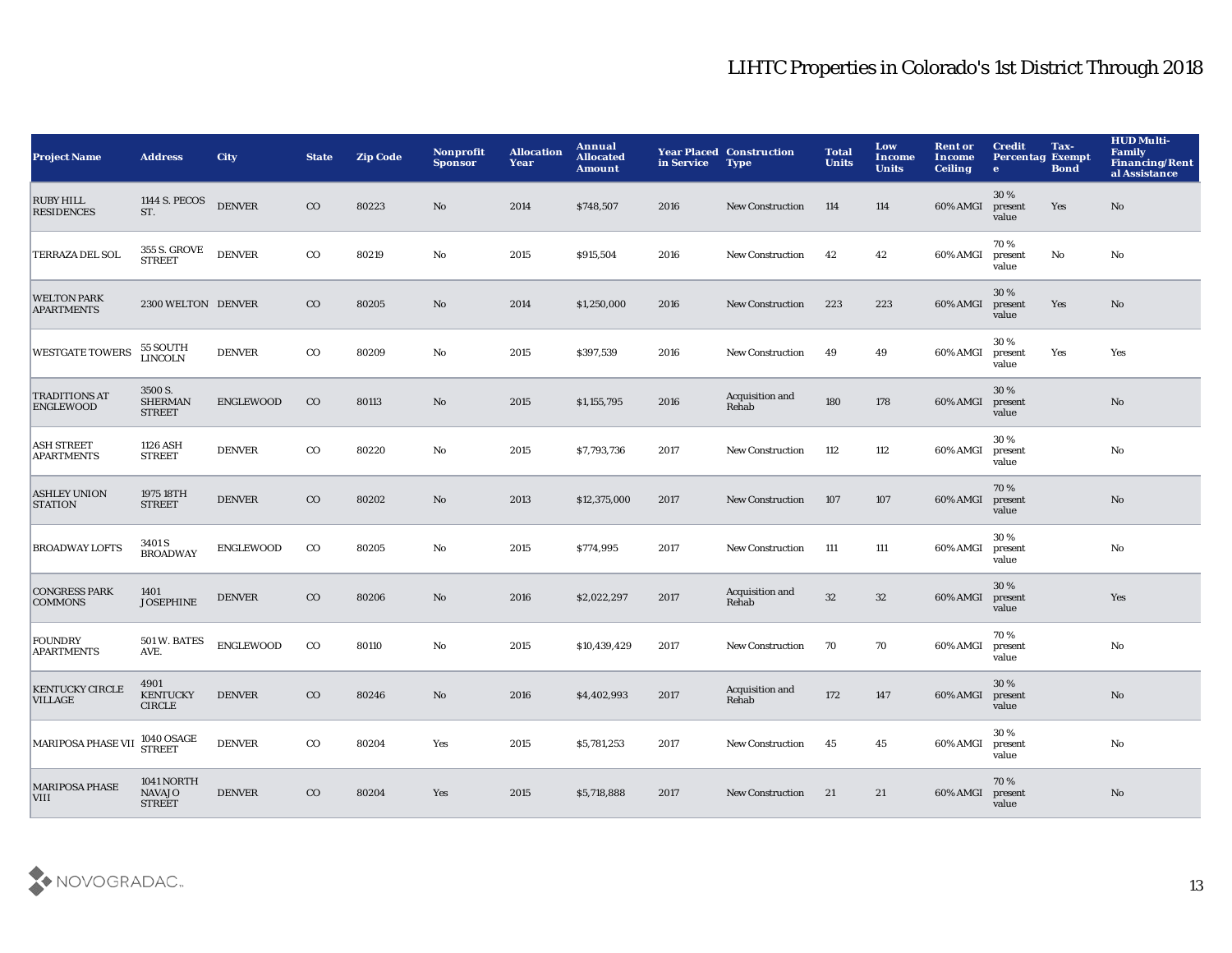| <b>Project Name</b>                                                      | <b>Address</b>                           | <b>City</b>   | <b>State</b> | <b>Zip Code</b> | <b>Nonprofit</b><br><b>Sponsor</b> | <b>Allocation</b><br>Year | Annual<br><b>Allocated</b><br><b>Amount</b> | in Service | <b>Year Placed Construction</b><br><b>Type</b> | <b>Total</b><br><b>Units</b> | Low<br>Income<br><b>Units</b> | <b>Rent or</b><br><b>Income</b><br><b>Ceiling</b> | <b>Credit</b><br>Tax-<br><b>Percentag Exempt</b><br><b>Bond</b><br>$\bullet$ | <b>HUD Multi-</b><br><b>Family</b><br><b>Financing/Rent</b><br>al Assistance |
|--------------------------------------------------------------------------|------------------------------------------|---------------|--------------|-----------------|------------------------------------|---------------------------|---------------------------------------------|------------|------------------------------------------------|------------------------------|-------------------------------|---------------------------------------------------|------------------------------------------------------------------------------|------------------------------------------------------------------------------|
| MARTINEZ PARK AND 4555 WEST.<br><b>NETTIE MOORE</b><br><b>APARTMENTS</b> | 8TH AVE./1255 DENVER<br>VRAIN ST.        |               | $_{\rm CO}$  | 80204           | No                                 | 2016                      | \$4,159,644                                 | 2017       | Acquisition and<br>Rehab                       | 47                           | 47                            | 60% AMGI                                          | 30%<br>present<br>value                                                      | No                                                                           |
| <b>MEADOWS AT</b><br><b>MONTBELLO</b>                                    | 4325 S CARSON DENVER<br>ST.              |               | $_{\rm CO}$  | 80239           | $\rm No$                           | 2015                      | \$7,519,365                                 | 2017       | <b>New Construction</b>                        | 85                           | 85                            | 60% AMGI                                          | 30%<br>present<br>value                                                      | No                                                                           |
| <b>SAINT FRANCIS</b><br><b>APARTMENTS AT</b><br>CATHEDRAL SQUARE STREET  | 1450 N<br><b>WASHINGTON DENVER</b>       |               | $_{\rm CO}$  | 80203           | No                                 | 2015                      | \$9,800,881                                 | 2017       | <b>New Construction</b>                        | 50                           | 49                            | 60% AMGI                                          | 70%<br>present<br>value                                                      | No                                                                           |
| <b>SANDERSON</b><br><b>APARTMENTS</b>                                    | 1601 S.<br><b>FEDERAL</b><br>BLVD.       | <b>DENVER</b> | $_{\rm CO}$  | 80219           | $\mathbf{N}\mathbf{o}$             | 2015                      | \$12,356,915                                | 2017       | <b>New Construction</b>                        | 60                           | 60                            | 60% AMGI                                          | 70%<br>present<br>value                                                      | No                                                                           |
| <b>SHORTER ARMS</b>                                                      | 2202<br><b>DOWNING</b><br><b>STREET</b>  | <b>DENVER</b> | $_{\rm CO}$  | 80205           | No                                 | 2016                      | \$2,251,121                                 | 2017       | Acquisition and<br>Rehab                       | 43                           | 41                            | 60% AMGI                                          | 30%<br>present<br>value                                                      | Yes                                                                          |
| <b>WESTWOOD</b><br><b>CROSSING</b>                                       | 3390W.<br><b>ALAMEDA AVE.</b>            | <b>DENVER</b> | $_{\rm CO}$  | 80219           | No                                 | 2014                      | \$841,184                                   | 2017       | New Construction                               | 98                           | 98                            | 60% AMGI                                          | 30%<br>present<br>value                                                      | No                                                                           |
| WILLIAM TELL                                                             | 1599<br><b>WILLIAMS</b><br><b>STREET</b> | <b>DENVER</b> | $_{\rm CO}$  | 80218           | No                                 | 2016                      | \$5,093,376                                 | 2017       | Acquisition and<br>Rehab                       | 81                           | 81                            | 60% AMGI                                          | 30%<br>present<br>value                                                      | Yes                                                                          |
| <b>BOULEVARD ONE</b><br><b>RESIDENCES</b>                                | 6756 ARCHER<br><b>PLACE</b>              | <b>DENVER</b> | $_{\rm CO}$  | 80230           | Yes                                | 2016                      | \$543,193                                   | 2018       | <b>New Construction</b>                        | 72                           | 71                            | 60% AMGI                                          | 30%<br>present<br>value                                                      | No                                                                           |
| <b>CAPITOL HILL</b><br><b>APARTMENTS</b>                                 | 701 E. 14TH<br>AVE.                      | <b>DENVER</b> | $_{\rm CO}$  | 80203           | No                                 | 2017                      | \$890,624                                   | 2018       | Acquisition and<br>Rehab                       | 121                          | 121                           | 60% AMGI                                          | 30%<br>present<br>value                                                      | Yes                                                                          |
| <b>DEL CORAZON</b>                                                       | 4351<br><b>MORRISON</b><br><b>ROAD</b>   | <b>DENVER</b> | $_{\rm CO}$  | 80219           | No                                 | 2015                      | \$1,373,923                                 | 2018       | <b>New Construction</b>                        | 197                          | 196                           | 60% AMGI                                          | 30%<br>present<br>value                                                      | No                                                                           |
| <b>RENAISSANCE</b><br><b>DOWNTOWN LOFTS</b><br>LIHTC                     | 2075<br><b>BROADWAY</b>                  | <b>DENVER</b> | $_{\rm CO}$  | 80205           | $\mathbf{No}$                      | 2015                      | \$1,250,000                                 | 2018       | <b>New Construction</b>                        | 67                           | 66                            | 60% AMGI                                          | 70%<br>present<br>value                                                      | No                                                                           |
| <b>RENAISSANCE</b><br><b>DOWNTOWN LOFTS</b><br>PAB                       | 2075<br><b>BROADWAY</b>                  | <b>DENVER</b> | $_{\rm CO}$  | 80202           | Yes                                | 2015                      | \$1,250,000                                 | 2018       | <b>New Construction</b>                        | 34                           | 34                            | 60% AMGI                                          | 30 %<br>present<br>value                                                     | No                                                                           |
| <b>SIENNA ON SLOANS</b><br><b>LAKE</b>                                   | 4001 W 16TH<br>AVE.                      | <b>DENVER</b> | $_{\rm CO}$  | 80204           | No                                 | 2016                      | \$492,702                                   | 2018       | Acquisition and<br>Rehab                       | 49                           | 49                            | 60% AMGI                                          | 30%<br>present<br>value                                                      | No                                                                           |